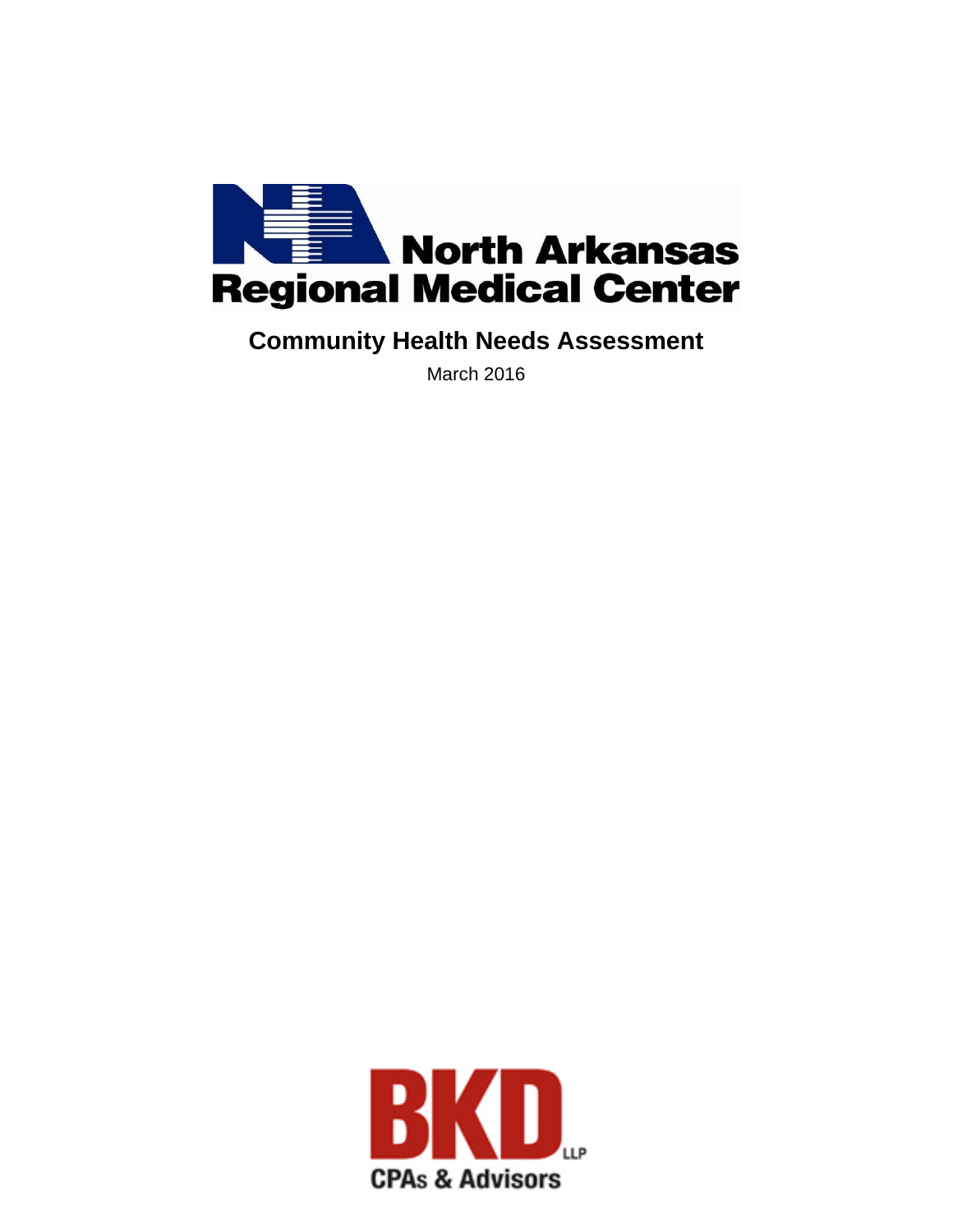

# **Contents**

| <b>Appendices</b> |  |
|-------------------|--|
|                   |  |
|                   |  |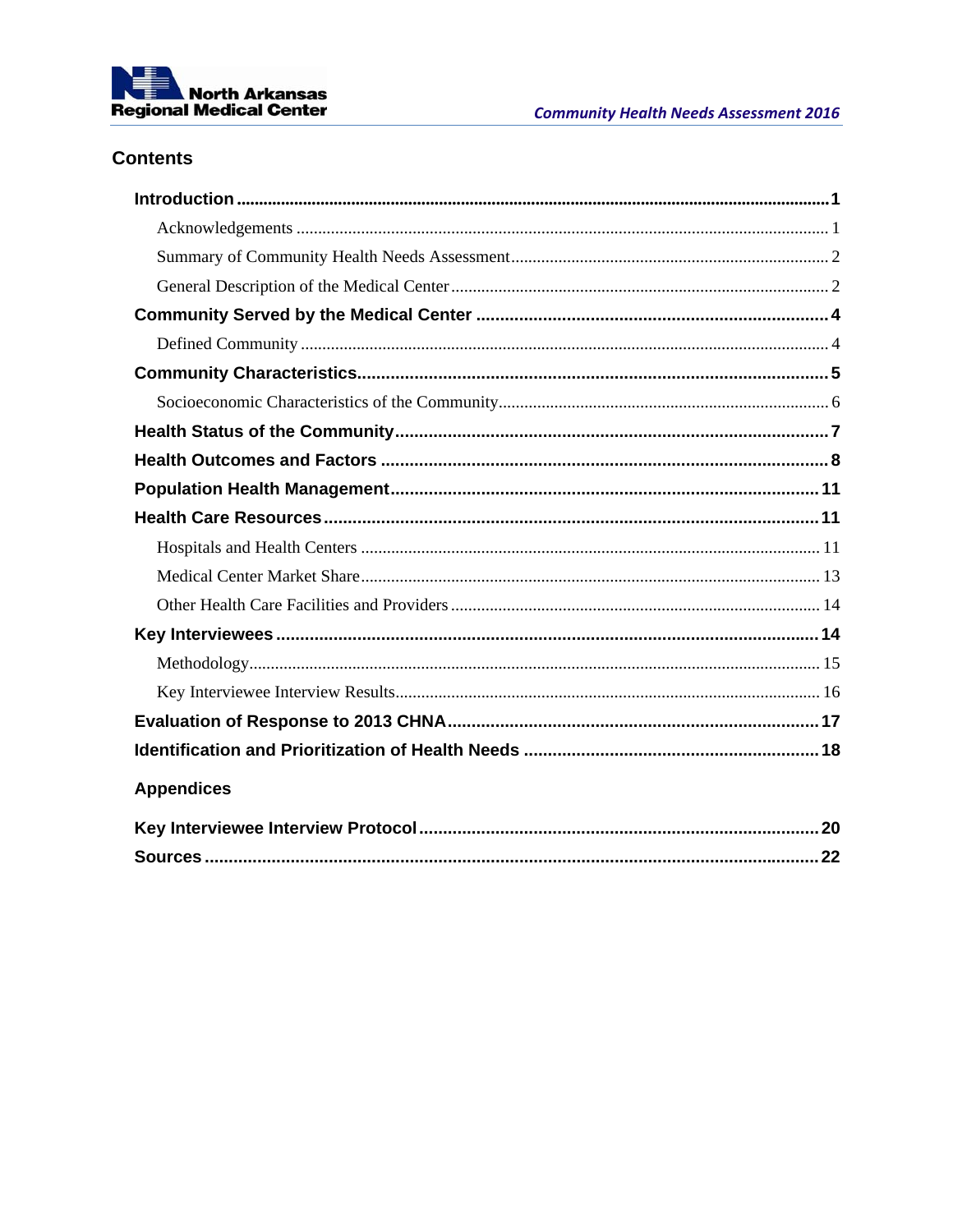

#### **Introduction**

Every three years, tax-exempt hospitals are required to assess the health needs of their communities and adopt implementation strategies to address significant identified needs. These requirements are imposed by federal law and include:

- Conducting a community health needs assessment every three years.
- Adopting an implementation strategy to meet the significant community health needs identified through the assessment.
- In each subsequent assessment, evaluating the impact of previous implementation strategies on identified needs.

The community health needs assessment must take into account input from persons who represent the broad interest of the community served by the hospital facility, including at least one state or local public health official and members of medically underserved, low-income and minority populations within the community. The hospital facility must make the community health needs assessment widely available to the public.

This community health needs assessment is intended to document North Arkansas Regional Medical Center's compliance with these requirements. Health needs of the community have been identified and prioritized so that North Arkansas Regional Medical Center (the Medical Center) may adopt an implementation strategy to address specific needs of the community.

The process involved:

- A comprehensive evaluation of the implementation strategy that was developed as a result of the initial community health needs assessment conducted in March 2013.
- Collection and analysis of a large range of data, including demographic, socioeconomic and health statistics, health care resources and patient use rates.
- Interviews with key interviewees who represent a) broad interests of the community, b) populations of need or c) persons with specialized knowledge in public health.

This document is a summary of all the available evidence collected during the community health needs assessments required by the IRS during tax year 2016. It will serve as a compliance document as well as



a resource until the next assessment cycle.

#### *Acknowledgements*

The community health assessment research team would like to thank all those who contributed to the community health assessment described herein. We are grateful for the many key informants that gave their time and expertise to inform both the direction and outcomes of the study. We greatly appreciate the contribution of their stories.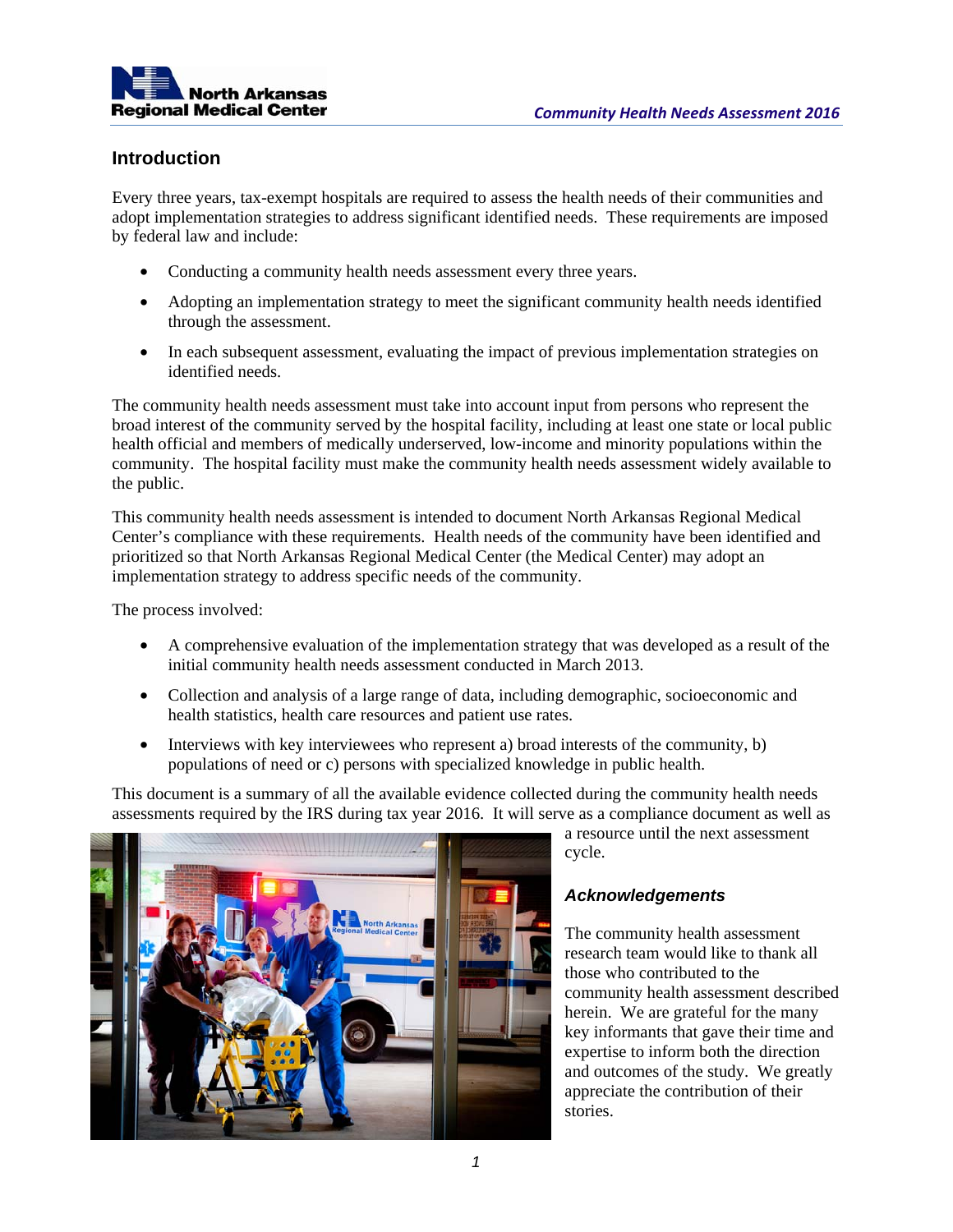

#### *Summary of Community Health Needs Assessment*

The purpose of the community health needs assessment is to understand the unique health needs of the community served by the Medical Center and to document compliance with the federal laws outlined above.

The Medical Center engaged **BKD, LLP** to conduct a formal community health needs assessment. **BKD, LLP** is one of the largest CPA and advisory firms in the United States, with approximately 2,400 partners and employees in 34 offices. BKD serves more than 900 hospitals and health care systems across the country. The community health needs assessment was conducted from August 2015 through March 2016.

The following steps were conducted as part of the Medical Center's community health needs assessment:

- An evaluation of the impact of actions taken to address the significant health needs identified in the March 2013 community health needs assessment was completed to understand the effectiveness of the Medical Center's current strategies and programs. This evaluation is included at page 18.
- Population demographics and socioeconomic characteristics of the community were gathered and reported utilizing various third parties (see references in Appendices). The health status of the community was then reviewed. Information on the leading causes of death and morbidity information was analyzed in conjunction with health outcomes and factors reported for the community by CountyHealthrankings.org. Health factors with significant opportunity for improvement were noted.
- An inventory of health care facilities and resources was prepared and evaluated for unmet needs.
- Community input was provided through interviews of seven key interviewees, and any comments received providing feedback on the previous assessment and implementation strategy. Results and findings are described in the Key Interviewee and Community Health Input sections of this report.
- Information gathered in the above steps was analyzed and reviewed to identify health issues of uninsured persons, low-income persons and minority groups and the community as a whole. Health needs were then prioritized taking into account the perceived degree of influence the Medical Center has to impact the need and the health needs impact on overall health for the community. Information gaps identified during the prioritization process have been reported.

#### *General Description of the Medical Center*

The Medical Center is an Arkansas nonprofit organization, located in Harrison, Arkansas. A ninemember board of directors governs the Medical Center and ensures that medical services are available to the residents of Harrison and surrounding areas.

The Medical Center is an integrated health care provider serving residents of north Arkansas for more than 60 years. The Medical Center proudly offers a wide range of services and specialties to meet the needs of Arkansans close to home. With more than 100 primary care, mid-level and specialist physicians on the medical staff, and approximately 800 employees, the Medical Center is made up of an experienced and dedicated team.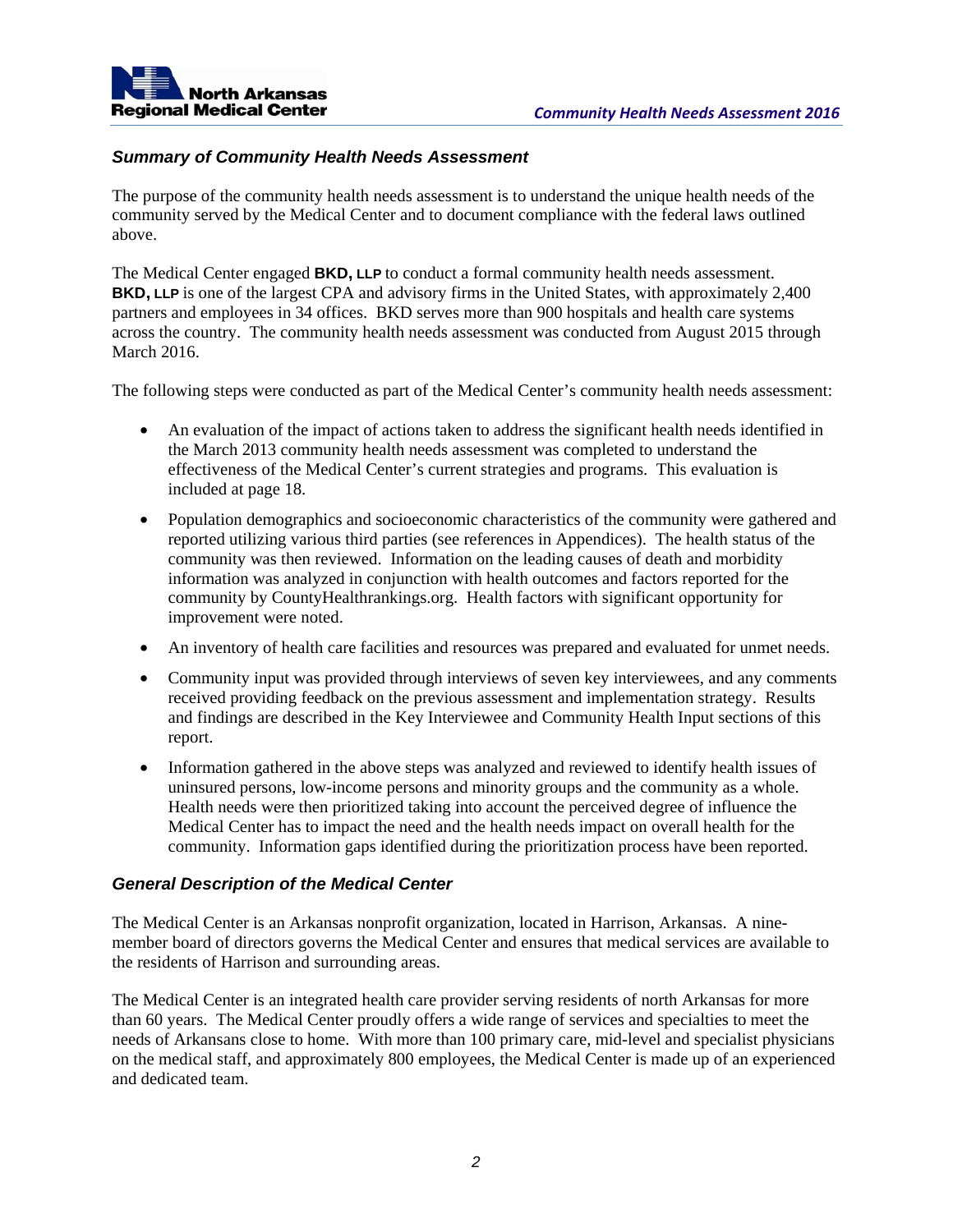

The Medical Center also operates three rural health clinics, located in Lead Hill, Marshall and Jasper, Arkansas. These clinics provide primary care services to the residents of the Medical Center's community who live in more remote areas and might otherwise have difficulty obtaining medical care. The Medical Center also has rural ambulance stations in Jasper and Lead Hill. The Medical Center also owns eight additional physician clinics located in Harrison.

The Medical Center provides health care solutions with compassion and respect for the uniqueness of every individual. Guided by a values-based culture to consistently deliver clinical and service excellence to our patients, the Medical Center strives for excellent care, every time.

#### **Mission**

Our mission is to improve the health of our community by providing safe, quality health care and resources with compassion and integrity.

#### **Vision**

Our vision is to be the most trusted and preferred health care resource.

#### **Values**

#### SAFETY

It is our collective responsibility to make safety our highest priority by:

- Creating a culture of "First Do No Harm."
- Taking individual responsibility for providing a clean environment.
- Effectively communicating and handing off critical information.
- Real time reporting and the immediate correction of hazards.
- Ongoing adherence, evaluation and revision of safety policies and procedures.

#### **OUALITY**

Performance at the highest level of quality is maintained throughout our organization by:

- Utilizing evidence based guidelines.
- Promoting innovation and creativity.
- Recognizing the human ability to fail and utilizing the performance improvement process to implement positive change.
- Continually educating team members on standards, policies and procedures.

#### **INTEGRITY**

We exemplify our integrity with honor and professionalism on an individual and corporate level by:

- Promoting an environment of trust that supports open and honest communication.
- Holding ourselves accountable for our successes and failures and reacting responsibly.
- Respecting the diversity of the community and individual.
- Protecting privacy and confidentiality.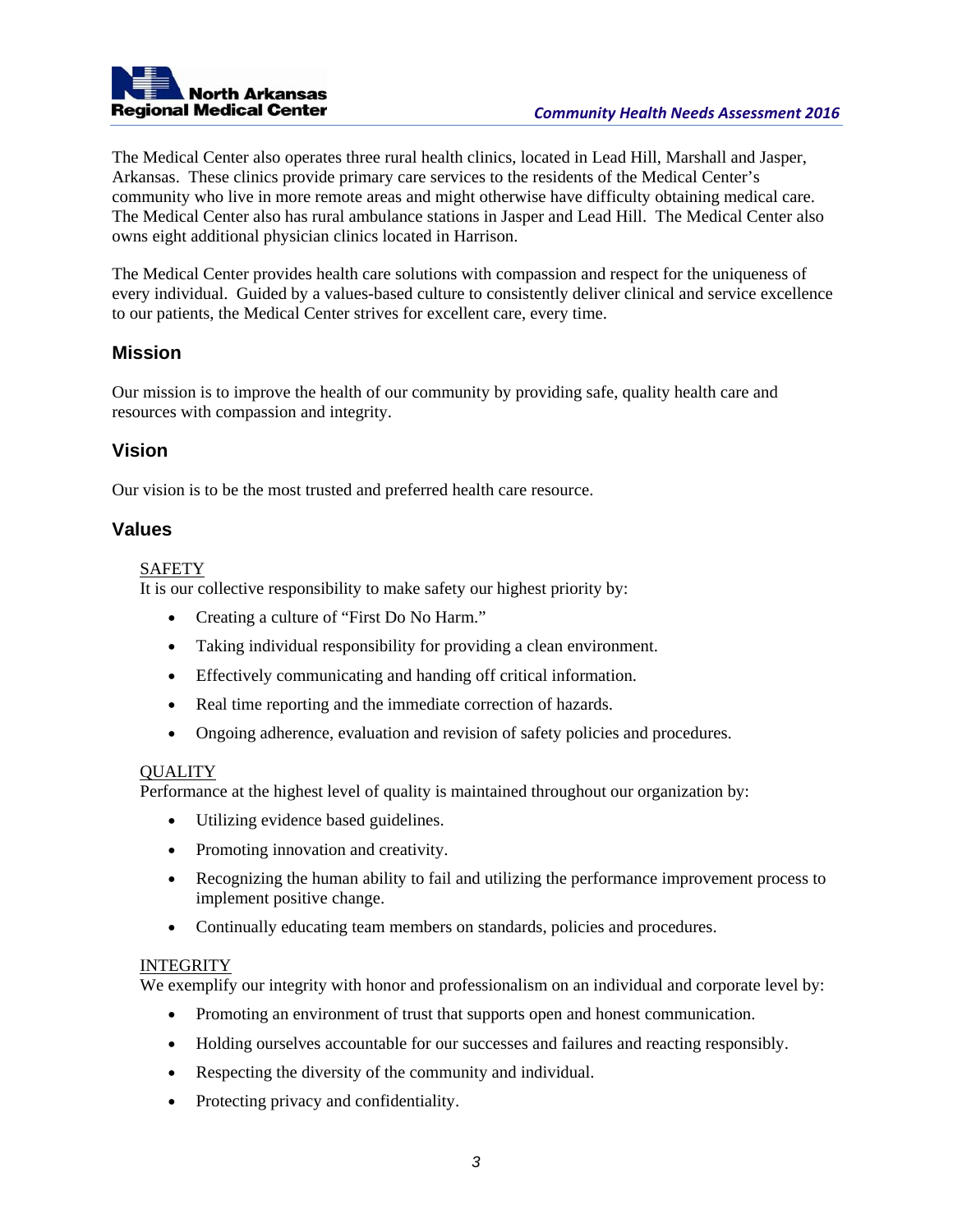

#### **COMMUNITY**

We recognize community constitutes the reason for our professions and accept our responsibility to serve the fundamental needs of our community. We fulfill this responsibility by:

- Creating a work environment where the collective energy and intelligence of all team members can flourish.
- Willingly serving all members of our community.
- Providing education and prevention services to improve the overall health of our community.
- Celebrating our successes.

#### **Community Served by the Medical Center**

The Medical Center is located in Harrison, Arkansas, in Boone County. Harrison is approximately an hour and a half east of Fayetteville, Arkansas, and an hour and a half south of Springfield, Missouri, the

closest metropolitan areas. One divided highway serves the area from the north.

#### *Defined Community*

A community is defined as the geographic area from which a significant number of the patients utilizing hospital services reside. While the community health needs assessment considers other types of health care providers, the Medical Center is the single largest provider of acute care services. For this reason, the utilization of hospital services provides the clearest definition of the community. During the initial community health needs assessment process, an analysis of inpatient discharges and outpatient visits was performed to determine where the Medical Center's patients resided. This analysis showed that the large majority of the Medical Center's patients were from Boone, Carroll, Newton and Searcy Counties, as well as western Marion County, all located in central northern Arkansas.

In the three years since the last community health needs assessment was conducted, there have not been significant changes in the population of the area, nor



have any new hospitals been opened. Therefore, Medical Center management believes that their community has remained unchanged from the previous community health needs assessment. This report will include data from the five community counties listed above.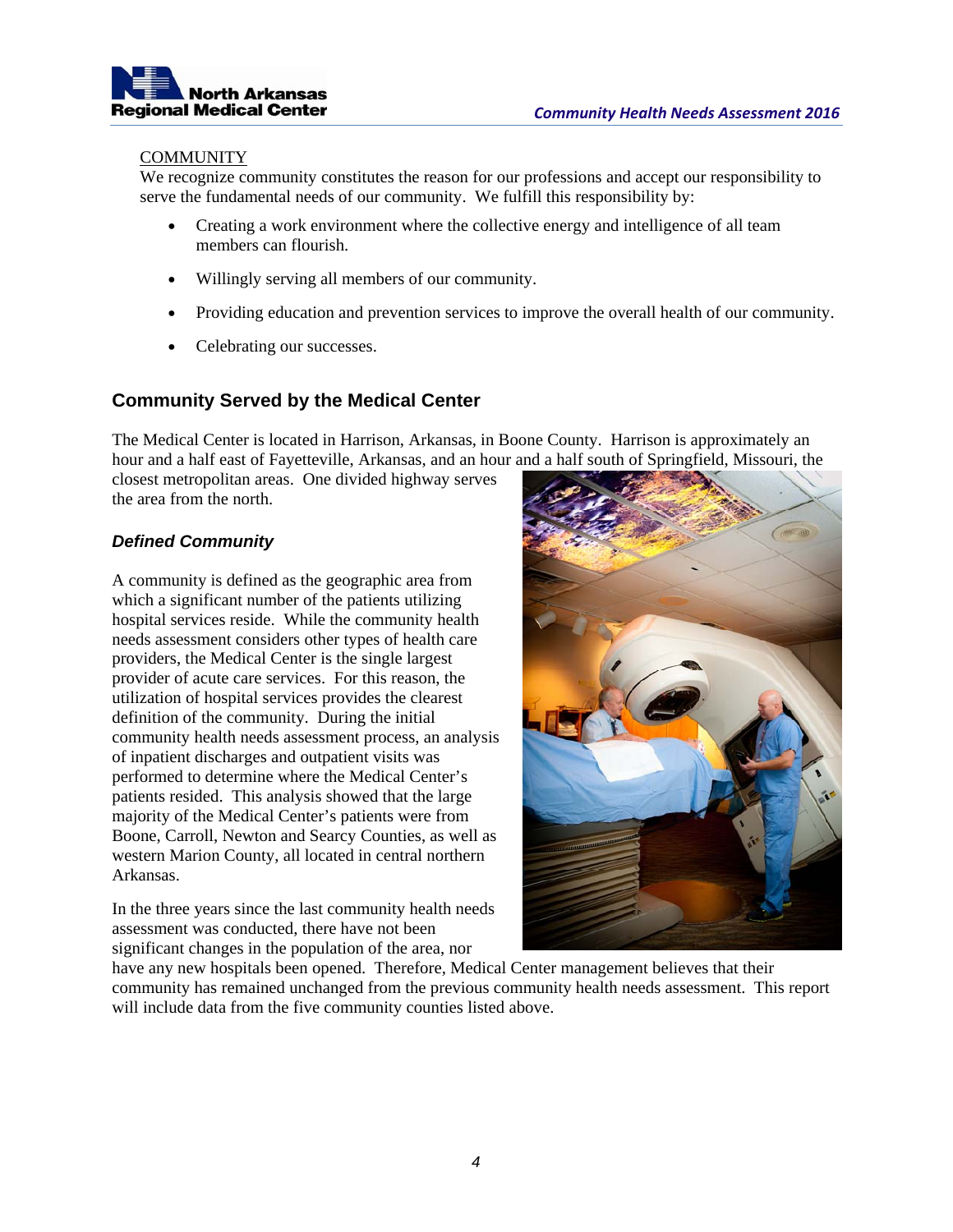

#### **Community Characteristics**

#### *Community Population and Demographics*

The community served by the Medical Center is a primarily rural area in north central Arkansas. According to 2015 projections based on the most recent U.S. Census Bureau estimates, about 101,000 people live in the five counties included in the community. The Medical Center is located in Harrison, Arkansas, which is the largest town in the community with a population of around 13,000 people.

The population of the community is about 95% white, making it much more racially homogenous than either the state of Arkansas or the United States as a whole. Most of the remaining population is Hispanic or Latino, and about a third of this group has limited English proficiency.

Although this group is small relative to the total populations, they may have unique health needs that should be considered during the preparation of this needs assessment.

A major distinguishing feature of the Medical Center's community is the age breakdown of this

population. The chart to the right shows the breakdown of the community's population by age group. According to the U.S. Census Bureau, about 21% of the community's population is over age 65, which is much higher than in Arkansas (15%) or the United States (13%) as a whole. Additionally, the percentage of the community population over age 65 is expected to continue increasing over the next five years, as shown on the chart below. This age group uses more health services than any other, so the Medical Center should



prepare for increased patient volume in the near future. Additionally, the percentage of the community population aged 44 and below is expected to shrink over the next five years, which could contribute to difficulties in recruiting enough care providers to manage the aging population.



## **Projected Change in Population by Age Group, 2015–2020**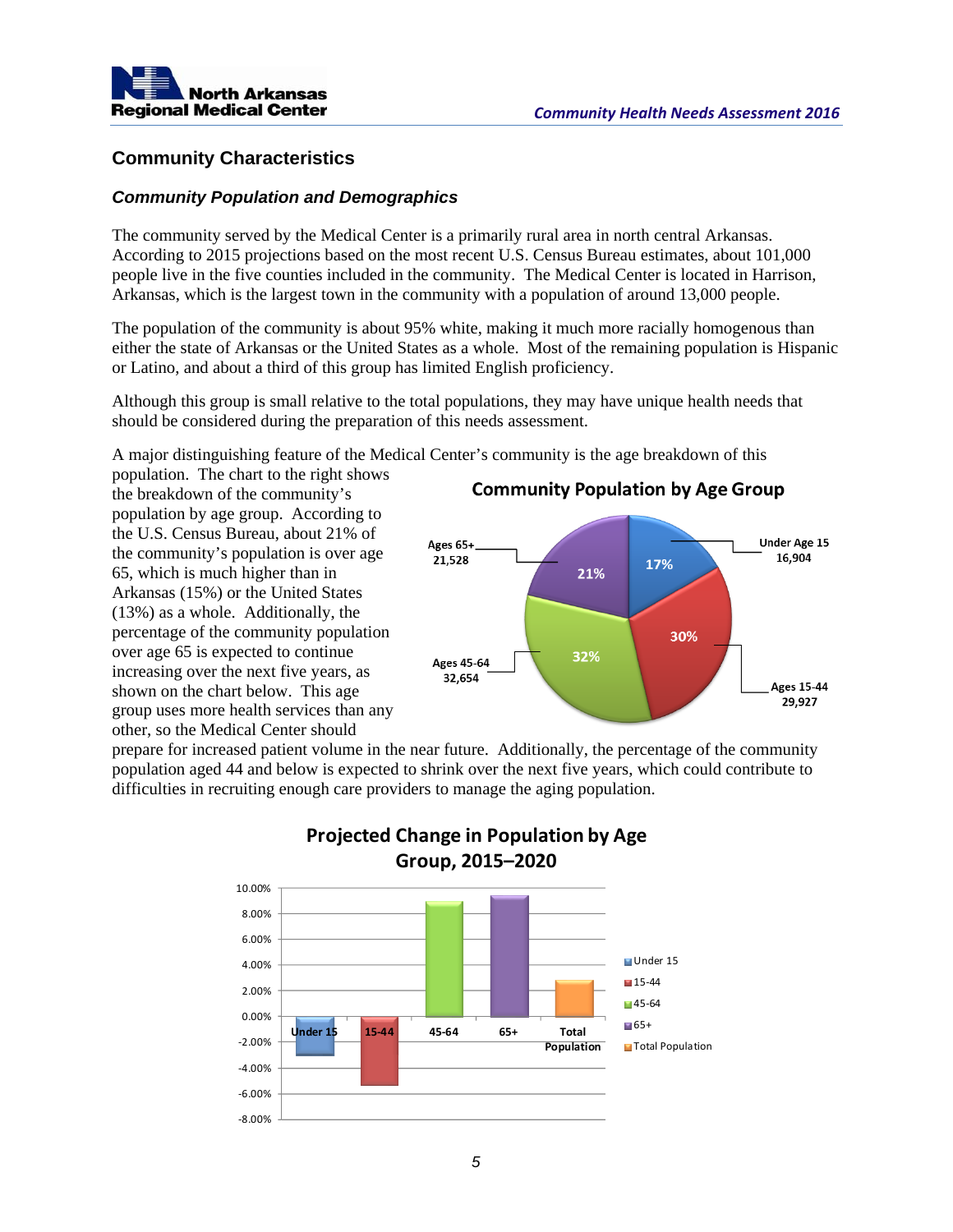

#### *Socioeconomic Characteristics of the Community*

The socioeconomic characteristics of a geographic area influence the way residents access health care services and perceive the need for health care services within society. Factors such as educational attainment, poverty levels, unemployment rates and insurance coverage levels contribute significantly to the health status of a community.

Socioeconomically, the community served by the Medical Center is similar to many other parts of rural Arkansas. About 21% of the population has obtained an Associate's degree or higher, compared to about 37% of the U.S., while about 17% of the population does not have a high school diploma, compared to about 14% in the country as a whole. Lower levels of education have been linked to negative health outcomes, so the educational attainment of the community is relevant to the consideration of the health needs of the community.

The income levels of individuals within the community also have a significant effect on their ability to access health services. The average per-capita income in the Medical Center's community is \$20,243, compared to \$22,169 for the state of Arkansas and \$28,154 for the United States. Lower than average per capita income suggests that many members of the community may have difficulty obtaining health care, especially preventative care. Additionally, in some of the counties in the community, the levels of poverty are significantly higher than the rates in the state of Arkansas and the United States. The chart below shows the percentage of the communities population living below the federal poverty line, with the percentage of children under age 18 shown separately. The specific health needs of low-income members of the community should be considered carefully throughout the preparation of this assessment.

#### **Per Capita Income**



*Source: US Census Bureau, American Community Survey* 



# **Population in Poverty**

*Source: US Census Bureau, American Community Survey*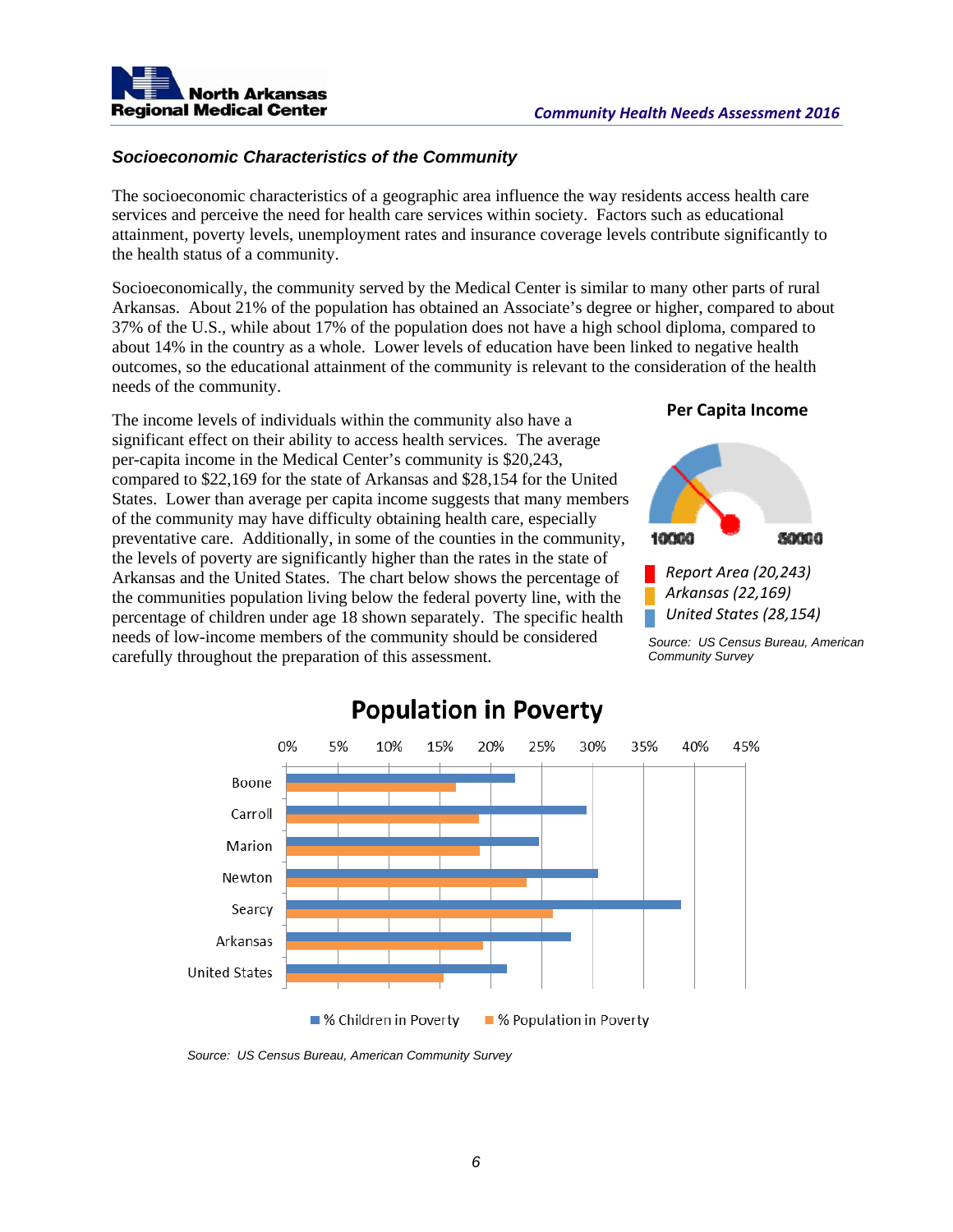

Some socioeconomic measures in the community have improved significantly since the publication of the 2013 community health needs assessment. One such measure is the percentage of the community that is without health insurance coverage. Effective January 1, 2014, the *Patient Protection and Affordable Care Act* expanded health coverage for many Americans. Arkansas expanded Medicaid eligibility and created a program that allows federal expansion funds to instead be used to subsidize premiums for private commercial insurance

policies for low-income Arkansans. This program has had a significant effect on the patient mix of the Medical Center. In 2013, before this program went in to effect, 14% of the Medical Center's patient encounters were uninsured, while in 2015, that number dropped to only 3%, representing a 79% decrease in uninsured patient encounters at the Medical Center. The longterm impact of this growth in insurance coverage on health needs cannot yet be



# **Unemployment Rates, 2011–2015**

*Source: US Department of Labor, Bureau of Labor Statistics*  determined. In addition, continued support for this expansion at the state and federal level is not assured.

Another socioeconomic measure that has been improving steadily over the past several years is the unemployment rate. The chart above shows that the unemployment rate of the community has been dropping sharply over the past five years, along with those of the state of Arkansas and the United States. As the economy improves and more people find employment, the socioeconomic status of the community should be strengthened as access to healthcare is improved.

### **Health Status of the Community**

This section of the assessment reviews the health status of Boone, Carroll, Marion, Newton, and Searcy County residents. As in the previous section, comparisons are provided with the state of Arkansas. This in-depth assessment of the mortality and morbidity data, health outcomes, health factors and mental health indicators of the county residents that make up the community will enable the Medical Center to identify priority health issues related to the health status of its residents.

According to the World Health Organization, good health can be defined as a state of physical, mental and social well-being, rather than the absence of disease or infirmity. According to *Healthy People 2020*, the national health objectives released by the U.S. Department of Health and Human Services, individual health is closely linked to community health. Community health, which includes both the physical and social environment in which individuals live, work and play, is profoundly affected by the collective behaviors, attitudes and beliefs of everyone who lives in the community. Healthy people are among a community's most essential resources.

Numerous factors have a significant impact on an individual's health status: lifestyle and behavior, human biology, environmental and socioeconomic conditions, as well as access to adequate and appropriate health care and medical services.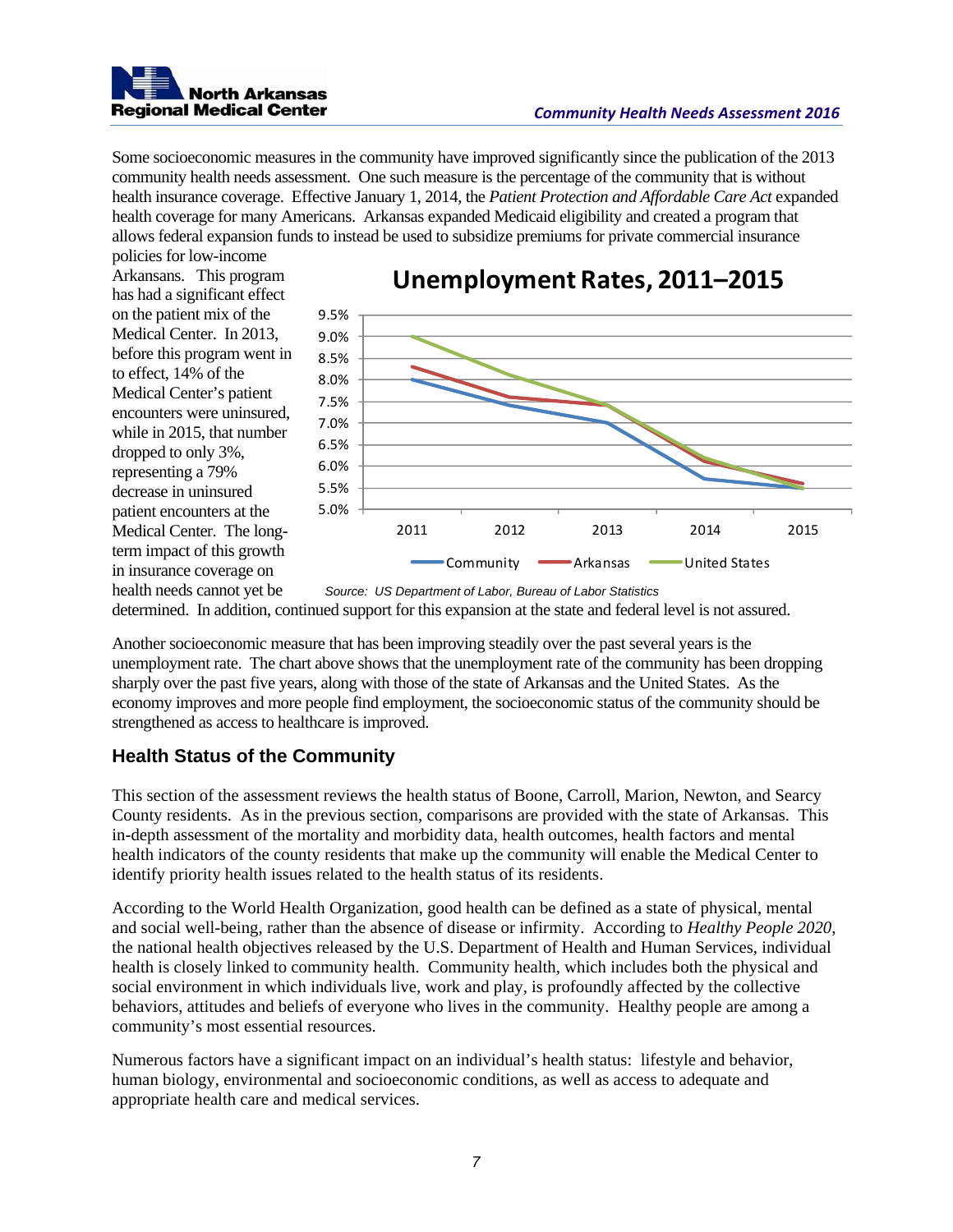

Studies by the American Society of Internal Medicine conclude that up to 70 percent of an individual's health status is directly attributable to personal lifestyle decisions and attitudes. Persons who do not smoke, who drink in moderation (if at all), use automobile seat belts (car seats for infants and small children), maintain a nutritious low-fat, high-fiber diet, reduce excess stress in daily living and exercise regularly have a significantly greater potential of avoiding debilitating diseases, infirmities and premature death.

The interrelationship among lifestyle/behavior, personal health attitude and poor health status is gaining recognition and acceptance by both the general public and health care providers. Some examples of lifestyle/behavior and related health care problems include the following:

| Lifestyle                   | <b>Primary Disease Factor</b>                                                                                                  |
|-----------------------------|--------------------------------------------------------------------------------------------------------------------------------|
| Smoking                     | Lung cancer<br>Cardiovascular disease<br>Emphysema<br>Chronic bronchitis                                                       |
| Alcohol/drug abuse          | Cirrhosis of liver<br>Motor vehicle crashes<br>Unintentional injuries<br>Malnutrition<br>Suicide<br>Homicide<br>Mental illness |
| Poor nutrition              | Obesity<br>Digestive disease<br>Depression                                                                                     |
| Driving at excessive speeds | Trauma<br>Motor vehicle crashes                                                                                                |
| Lack of exercise            | Cardiovascular disease<br>Depression                                                                                           |
| Overstressed                | Mental illness<br>Alcohol/drug abuse<br>Cardiovascular disease                                                                 |

#### **Health Outcomes and Factors**

An analysis of various health outcomes and factors for a particular community can, if improved, help make that community a healthier place to live, learn, work and play. A better understanding of the factors that affect the health of the community will assist with how to improve the community's habits, culture and environment. This portion of the community health needs assessment utilizes information from County Health Rankings, a key component of the Mobilizing Action Toward Community Health (MATCH) project, a collaboration between the Robert Wood Johnson Foundation and the University of Wisconsin Population Health Institute.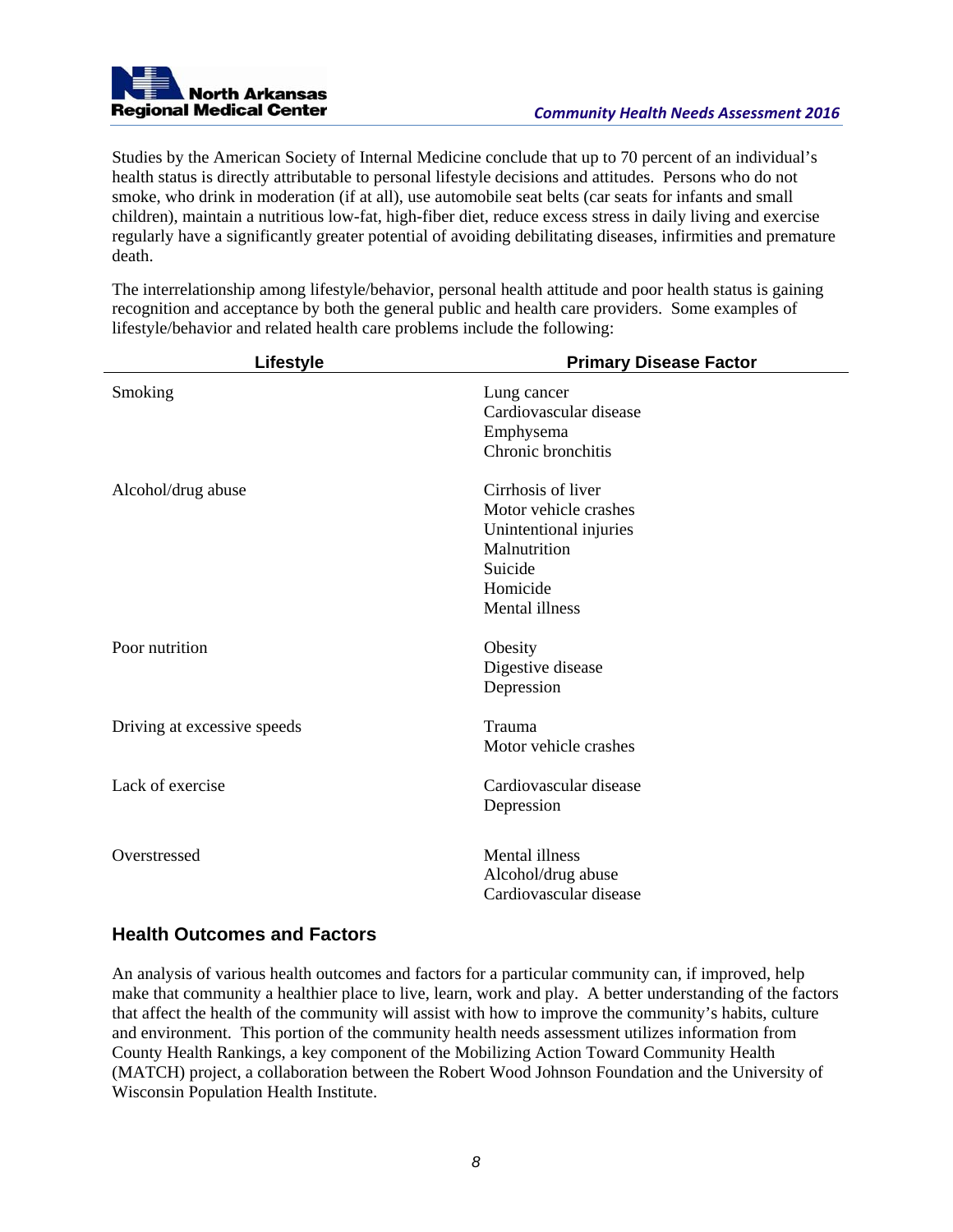

The County Health Rankings model is grounded in the belief that programs and policies implemented at the local, state and federal levels have an impact on the variety of factors that, in turn, determine the health outcomes for communities across the nation. The model provides a ranking method that ranks all 50 states and the counties within each state, based on the measurement of two types of health outcomes for each county: how long people live (mortality) and how healthy people feel (morbidity). These outcomes are the result of a collection of health factors and are influenced by programs and policies at the local, state and federal levels.

Counties in each of the 50 states are ranked according to summaries of a variety of health measures. Those having high ranks, *e.g.,* 1 or 2, are considered to be the "healthiest." Counties are ranked relative to the health of other counties in the same state on the following summary measures:

- Health Outcomes rankings are based on an equal weighting of one length of life (mortality) measure and four quality of life (morbidity) measures.
- Health Factors rankings are based on weighted scores of four types of factors:
	- o Health behaviors (six measures)
	- o Clinical care (five measures)
	- o Social and economic (seven measures)
	- o Physical environment (four measures)



A more detailed discussion about the ranking system, data sources and measures, data quality and calculating scores and ranks can be found at the website for County Health Rankings (www.countyhealthrankings.org).

As part of the analysis of the needs assessment for the community, the five counties that comprise the majority of the community will be used to compare the relative health status of each county to the state of Arkansas as well as to a national benchmark. A better understanding of the factors that affect the health of the community will assist with how to improve the community's habits, culture and environment.

The following table from County Health Rankings summarizes the 2015 health outcomes for the five counties that comprise the majority of the community for the Medical Center. Measures underperforming the state average are highlighted in red. The data upon which the uninsured patients measure was based is from 2012 and therefore does not reflect the improvement discussed earlier resulting from the 2014 Medicaid expansion.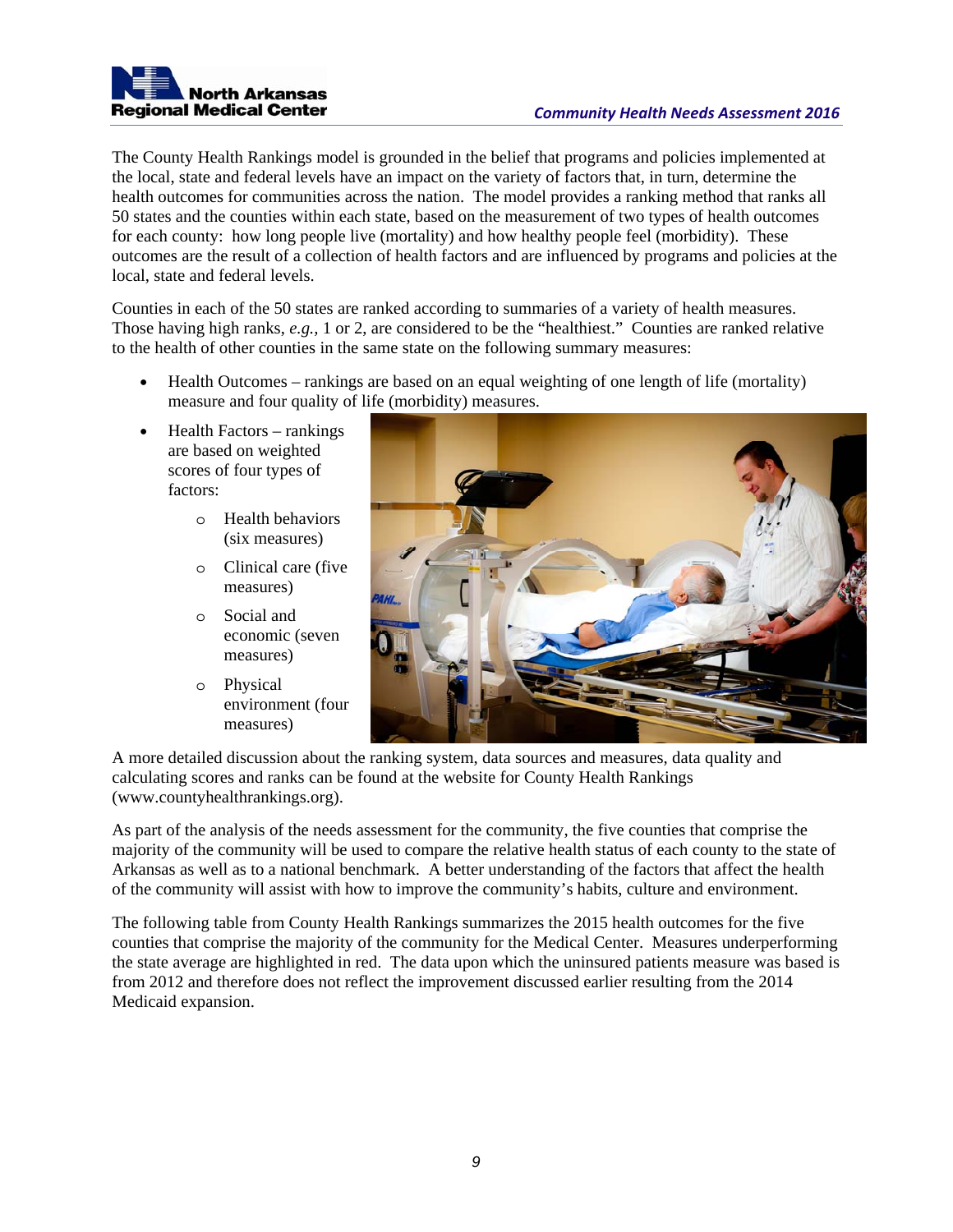

| <b>Metric</b><br>Rank<br><b>Metric</b><br>Rank<br><b>Metric</b><br>Rank<br><b>Metric</b><br>Rank<br><b>Metric</b><br><b>Arkansas</b><br><b>Benchmark</b><br>Rank<br><b>Health Outcomes</b><br>23<br>12<br>51<br>28<br>$\mathbf{B}$<br>Length of Life<br>38<br>13<br>60<br>33<br>$\overline{A}$<br>Premature death - Years of potential life lost before age 75 per<br>100,000 population (age-adjusted)<br>7,392<br>9,702<br>8,550<br>11,281<br>9,538<br>9,068<br>5,200<br>14<br>32<br>30<br><b>Quality of Life</b><br>Poor or fair health - Percent of adults reporting fair or poor<br>17%<br>18%<br>14%<br>19%<br>21%<br>19%<br>10%<br>heatlh (age-adjusted)<br>Poor physical health days - Average number of physically<br>unhealthy days reported in past 30 days (age-adjusted)<br>3.8<br>5.6<br>4.5<br>5<br>2.5<br>4.1<br>4.1<br>Poor mental health days - Average number of mentally<br>5<br>unhealthy days reported in past 30 days (age adjusted)<br>$\overline{4}$<br>4.1<br>4.2<br>3.7<br>3.9<br>2.3<br>Low birthweight - Percent of live births with low birthweight<br>9.3%<br>6.0%<br>6.8%<br>6.8%<br>6.6%<br>9.0%<br>5.9%<br>$(<$ 2500 grams)<br><b>Health Factors</b><br>30<br>17<br>57<br>41<br>12<br>29<br>70<br>16<br><b>Health Behaviors</b><br>Adult smoking - Percent of adults that report smoking at least<br>100 cigarettes and that they currently smoke<br>15%<br>24%<br>24%<br>39%<br>20%<br>22%<br>14%<br>Adult obesity - Percent of adults that report a BMI >= 30<br>26%<br>34%<br>31%<br>36%<br>31%<br>33%<br>25%<br>Food environment index - Ranking from 1-10 that considers<br>accessability of healthy foods<br>6.5<br>7.4<br>7.0<br>5.7<br>5.2<br>6<br>8<br>Physical inactivity - Percent of adults reporting no leisure-time<br>31%<br>30%<br>30%<br>37%<br>32%<br>31%<br>20%<br>physical activity<br>Access to exercise opportunities - Percent of individuals who live<br>within three miles of a recreational facility<br>48%<br>49%<br>60%<br>60%<br>29%<br>66%<br>92%<br><b>Excessive drinking</b> - Percent of adults that report excessive<br>6%<br>11%<br>12%<br>19%<br>n/a<br>13%<br>drinking in the past 30 days<br>10%<br>Alcohol-impaired driving deaths - Percent of motor vehicle crash<br>deaths with alcohol involvement<br>48%<br>44%<br>9%<br>9%<br>29%<br>31%<br>14%<br>Sexually transmitted infections - Chlamydia rate per 100K<br>322<br>243<br>296<br>136<br>250<br>563<br>138<br>population<br>Teen birth rate - Per 1,000 female population, ages 15-19<br>54<br>66<br>57<br>43<br>50<br>55<br>20<br>54<br>20<br>46<br>48<br>61<br><b>Clinical Care</b><br>Uninsured adults - Percent of population under age 65 without<br>19%<br>27%<br>22%<br>24%<br>26%<br>health insurance<br>19%<br>11%<br>Primary care physicians - Ratio of population to primary care<br>8,086:1<br>2,669:1<br>1,436:1<br>3,314:1<br>1,562:1<br>1045:1<br>physicians<br>1,534:1<br>Dentists - Ratio of population to dentists<br>1,870:1<br>3,973:1<br>8,215:1<br>n/a<br>4,012:1<br>2,338:1<br>1377:1<br>Mental health providers - Ratio of population to mental health<br>1039:1<br>2,139:1<br>4,108:1<br>8,064:1<br>501:1<br>556:1<br>386:1<br>providers<br>Preventable hospital stays - Hospitalization rate for ambulatory-<br>care sensitive conditions per 1,000 Medicare enrollees<br>78<br>56<br>74<br>76<br>71<br>72<br>41<br>Diabetic screening - Percent of diabetic Medicare enrollees that<br>82%<br>87%<br>receive HbA1c screening<br>84%<br>83%<br>86%<br>83%<br>90%<br>Mammography screening - Percent of female Medicare<br>58%<br>71%<br>enrollees that receive mammorgraphy screening<br>57%<br>57%<br>58%<br>53%<br>52%<br><b>Social and Economic Factors</b><br>12<br>46<br>30<br>28<br>40<br>High school graduation - Percent of ninth grade cohort that<br>82%<br>95%<br>94%<br>graduates in 4 years<br>72%<br>94%<br>84%<br>Some college - Percent of adults aged 25-44 years with some<br>45%<br>48%<br>47%<br>post-secondary education<br>54%<br>46%<br>55%<br>71%<br>Children in poverty - Percent of children under age 18 in poverty<br>27%<br>37%<br>40%<br>43%<br>28%<br><u>13%</u><br>Income inequality - Ratio of household income at the 80th<br>percentile to that at the 20th percentile<br>4.1<br>4.2<br>4.0<br>4.8<br>4.9<br>4.8<br>3.7<br>Children in single-parent households - Percent of children that live<br>in household headed by single parent<br>30%<br>30%<br>28%<br>21%<br>18%<br>36%<br>20%<br>Violent crime rate - Violent crimes per 100,000 population<br>293<br>241<br>268<br>102<br>126<br>484<br>59<br>Injury deaths - Deaths from intentional and unintentional<br>injuries per 100,000 population<br>79<br>89<br>96<br>111<br>90<br>77<br>50<br><b>Physical Environment</b><br>12<br>42<br>74<br>41<br>Air pollution-particulate matter days - Average daily density of<br>10.9<br>fine particulate matter<br>11.1<br>11.3<br>11.5<br>11.7<br>11.8<br>9.5<br>Drinking water violations - Percent of population served by<br>community water systems that do not meet all applicable<br>32%<br>0%<br>25%<br>58%<br>9%<br>drinking water standards<br>1%<br>0%<br>Severe housing problems - Percentage of households with<br>severe housing problems in facilities, crowding, or cost<br>11%<br>17%<br>15%<br>14%<br>15%<br>15% | <b>Health Outcome/Factor</b> | <b>Boone County</b> | <b>Carroll County</b> | <b>Marion County</b> | <b>Newton County</b> | <b>Searcy County</b> | <b>National</b> |
|-----------------------------------------------------------------------------------------------------------------------------------------------------------------------------------------------------------------------------------------------------------------------------------------------------------------------------------------------------------------------------------------------------------------------------------------------------------------------------------------------------------------------------------------------------------------------------------------------------------------------------------------------------------------------------------------------------------------------------------------------------------------------------------------------------------------------------------------------------------------------------------------------------------------------------------------------------------------------------------------------------------------------------------------------------------------------------------------------------------------------------------------------------------------------------------------------------------------------------------------------------------------------------------------------------------------------------------------------------------------------------------------------------------------------------------------------------------------------------------------------------------------------------------------------------------------------------------------------------------------------------------------------------------------------------------------------------------------------------------------------------------------------------------------------------------------------------------------------------------------------------------------------------------------------------------------------------------------------------------------------------------------------------------------------------------------------------------------------------------------------------------------------------------------------------------------------------------------------------------------------------------------------------------------------------------------------------------------------------------------------------------------------------------------------------------------------------------------------------------------------------------------------------------------------------------------------------------------------------------------------------------------------------------------------------------------------------------------------------------------------------------------------------------------------------------------------------------------------------------------------------------------------------------------------------------------------------------------------------------------------------------------------------------------------------------------------------------------------------------------------------------------------------------------------------------------------------------------------------------------------------------------------------------------------------------------------------------------------------------------------------------------------------------------------------------------------------------------------------------------------------------------------------------------------------------------------------------------------------------------------------------------------------------------------------------------------------------------------------------------------------------------------------------------------------------------------------------------------------------------------------------------------------------------------------------------------------------------------------------------------------------------------------------------------------------------------------------------------------------------------------------------------------------------------------------------------------------------------------------------------------------------------------------------------------------------------------------------------------------------------------------------------------------------------------------------------------------------------------------------------------------------------------------------------------------------------------------------------------------------------------------------------------------------------------------------------------------------------------------------------------------------------------------------------------------------------------------------------------------------------------------------------------------------------------------------------------------------------------------------------------------------------------------------------------------------------------------------------------------------------------------------------------------------------------------------------------------------------------------------------------------------------------------------------------------------------------------|------------------------------|---------------------|-----------------------|----------------------|----------------------|----------------------|-----------------|
|                                                                                                                                                                                                                                                                                                                                                                                                                                                                                                                                                                                                                                                                                                                                                                                                                                                                                                                                                                                                                                                                                                                                                                                                                                                                                                                                                                                                                                                                                                                                                                                                                                                                                                                                                                                                                                                                                                                                                                                                                                                                                                                                                                                                                                                                                                                                                                                                                                                                                                                                                                                                                                                                                                                                                                                                                                                                                                                                                                                                                                                                                                                                                                                                                                                                                                                                                                                                                                                                                                                                                                                                                                                                                                                                                                                                                                                                                                                                                                                                                                                                                                                                                                                                                                                                                                                                                                                                                                                                                                                                                                                                                                                                                                                                                                                                                                                                                                                                                                                                                                                                                                                                                                                                                                                                                                                                   |                              |                     |                       |                      |                      |                      |                 |
|                                                                                                                                                                                                                                                                                                                                                                                                                                                                                                                                                                                                                                                                                                                                                                                                                                                                                                                                                                                                                                                                                                                                                                                                                                                                                                                                                                                                                                                                                                                                                                                                                                                                                                                                                                                                                                                                                                                                                                                                                                                                                                                                                                                                                                                                                                                                                                                                                                                                                                                                                                                                                                                                                                                                                                                                                                                                                                                                                                                                                                                                                                                                                                                                                                                                                                                                                                                                                                                                                                                                                                                                                                                                                                                                                                                                                                                                                                                                                                                                                                                                                                                                                                                                                                                                                                                                                                                                                                                                                                                                                                                                                                                                                                                                                                                                                                                                                                                                                                                                                                                                                                                                                                                                                                                                                                                                   |                              |                     |                       |                      |                      |                      |                 |
|                                                                                                                                                                                                                                                                                                                                                                                                                                                                                                                                                                                                                                                                                                                                                                                                                                                                                                                                                                                                                                                                                                                                                                                                                                                                                                                                                                                                                                                                                                                                                                                                                                                                                                                                                                                                                                                                                                                                                                                                                                                                                                                                                                                                                                                                                                                                                                                                                                                                                                                                                                                                                                                                                                                                                                                                                                                                                                                                                                                                                                                                                                                                                                                                                                                                                                                                                                                                                                                                                                                                                                                                                                                                                                                                                                                                                                                                                                                                                                                                                                                                                                                                                                                                                                                                                                                                                                                                                                                                                                                                                                                                                                                                                                                                                                                                                                                                                                                                                                                                                                                                                                                                                                                                                                                                                                                                   |                              |                     |                       |                      |                      |                      |                 |
|                                                                                                                                                                                                                                                                                                                                                                                                                                                                                                                                                                                                                                                                                                                                                                                                                                                                                                                                                                                                                                                                                                                                                                                                                                                                                                                                                                                                                                                                                                                                                                                                                                                                                                                                                                                                                                                                                                                                                                                                                                                                                                                                                                                                                                                                                                                                                                                                                                                                                                                                                                                                                                                                                                                                                                                                                                                                                                                                                                                                                                                                                                                                                                                                                                                                                                                                                                                                                                                                                                                                                                                                                                                                                                                                                                                                                                                                                                                                                                                                                                                                                                                                                                                                                                                                                                                                                                                                                                                                                                                                                                                                                                                                                                                                                                                                                                                                                                                                                                                                                                                                                                                                                                                                                                                                                                                                   |                              |                     |                       |                      |                      |                      |                 |
|                                                                                                                                                                                                                                                                                                                                                                                                                                                                                                                                                                                                                                                                                                                                                                                                                                                                                                                                                                                                                                                                                                                                                                                                                                                                                                                                                                                                                                                                                                                                                                                                                                                                                                                                                                                                                                                                                                                                                                                                                                                                                                                                                                                                                                                                                                                                                                                                                                                                                                                                                                                                                                                                                                                                                                                                                                                                                                                                                                                                                                                                                                                                                                                                                                                                                                                                                                                                                                                                                                                                                                                                                                                                                                                                                                                                                                                                                                                                                                                                                                                                                                                                                                                                                                                                                                                                                                                                                                                                                                                                                                                                                                                                                                                                                                                                                                                                                                                                                                                                                                                                                                                                                                                                                                                                                                                                   |                              |                     |                       |                      |                      |                      |                 |
|                                                                                                                                                                                                                                                                                                                                                                                                                                                                                                                                                                                                                                                                                                                                                                                                                                                                                                                                                                                                                                                                                                                                                                                                                                                                                                                                                                                                                                                                                                                                                                                                                                                                                                                                                                                                                                                                                                                                                                                                                                                                                                                                                                                                                                                                                                                                                                                                                                                                                                                                                                                                                                                                                                                                                                                                                                                                                                                                                                                                                                                                                                                                                                                                                                                                                                                                                                                                                                                                                                                                                                                                                                                                                                                                                                                                                                                                                                                                                                                                                                                                                                                                                                                                                                                                                                                                                                                                                                                                                                                                                                                                                                                                                                                                                                                                                                                                                                                                                                                                                                                                                                                                                                                                                                                                                                                                   |                              |                     |                       |                      |                      |                      |                 |
|                                                                                                                                                                                                                                                                                                                                                                                                                                                                                                                                                                                                                                                                                                                                                                                                                                                                                                                                                                                                                                                                                                                                                                                                                                                                                                                                                                                                                                                                                                                                                                                                                                                                                                                                                                                                                                                                                                                                                                                                                                                                                                                                                                                                                                                                                                                                                                                                                                                                                                                                                                                                                                                                                                                                                                                                                                                                                                                                                                                                                                                                                                                                                                                                                                                                                                                                                                                                                                                                                                                                                                                                                                                                                                                                                                                                                                                                                                                                                                                                                                                                                                                                                                                                                                                                                                                                                                                                                                                                                                                                                                                                                                                                                                                                                                                                                                                                                                                                                                                                                                                                                                                                                                                                                                                                                                                                   |                              |                     |                       |                      |                      |                      |                 |
|                                                                                                                                                                                                                                                                                                                                                                                                                                                                                                                                                                                                                                                                                                                                                                                                                                                                                                                                                                                                                                                                                                                                                                                                                                                                                                                                                                                                                                                                                                                                                                                                                                                                                                                                                                                                                                                                                                                                                                                                                                                                                                                                                                                                                                                                                                                                                                                                                                                                                                                                                                                                                                                                                                                                                                                                                                                                                                                                                                                                                                                                                                                                                                                                                                                                                                                                                                                                                                                                                                                                                                                                                                                                                                                                                                                                                                                                                                                                                                                                                                                                                                                                                                                                                                                                                                                                                                                                                                                                                                                                                                                                                                                                                                                                                                                                                                                                                                                                                                                                                                                                                                                                                                                                                                                                                                                                   |                              |                     |                       |                      |                      |                      |                 |
|                                                                                                                                                                                                                                                                                                                                                                                                                                                                                                                                                                                                                                                                                                                                                                                                                                                                                                                                                                                                                                                                                                                                                                                                                                                                                                                                                                                                                                                                                                                                                                                                                                                                                                                                                                                                                                                                                                                                                                                                                                                                                                                                                                                                                                                                                                                                                                                                                                                                                                                                                                                                                                                                                                                                                                                                                                                                                                                                                                                                                                                                                                                                                                                                                                                                                                                                                                                                                                                                                                                                                                                                                                                                                                                                                                                                                                                                                                                                                                                                                                                                                                                                                                                                                                                                                                                                                                                                                                                                                                                                                                                                                                                                                                                                                                                                                                                                                                                                                                                                                                                                                                                                                                                                                                                                                                                                   |                              |                     |                       |                      |                      |                      |                 |
|                                                                                                                                                                                                                                                                                                                                                                                                                                                                                                                                                                                                                                                                                                                                                                                                                                                                                                                                                                                                                                                                                                                                                                                                                                                                                                                                                                                                                                                                                                                                                                                                                                                                                                                                                                                                                                                                                                                                                                                                                                                                                                                                                                                                                                                                                                                                                                                                                                                                                                                                                                                                                                                                                                                                                                                                                                                                                                                                                                                                                                                                                                                                                                                                                                                                                                                                                                                                                                                                                                                                                                                                                                                                                                                                                                                                                                                                                                                                                                                                                                                                                                                                                                                                                                                                                                                                                                                                                                                                                                                                                                                                                                                                                                                                                                                                                                                                                                                                                                                                                                                                                                                                                                                                                                                                                                                                   |                              |                     |                       |                      |                      |                      |                 |
|                                                                                                                                                                                                                                                                                                                                                                                                                                                                                                                                                                                                                                                                                                                                                                                                                                                                                                                                                                                                                                                                                                                                                                                                                                                                                                                                                                                                                                                                                                                                                                                                                                                                                                                                                                                                                                                                                                                                                                                                                                                                                                                                                                                                                                                                                                                                                                                                                                                                                                                                                                                                                                                                                                                                                                                                                                                                                                                                                                                                                                                                                                                                                                                                                                                                                                                                                                                                                                                                                                                                                                                                                                                                                                                                                                                                                                                                                                                                                                                                                                                                                                                                                                                                                                                                                                                                                                                                                                                                                                                                                                                                                                                                                                                                                                                                                                                                                                                                                                                                                                                                                                                                                                                                                                                                                                                                   |                              |                     |                       |                      |                      |                      |                 |
|                                                                                                                                                                                                                                                                                                                                                                                                                                                                                                                                                                                                                                                                                                                                                                                                                                                                                                                                                                                                                                                                                                                                                                                                                                                                                                                                                                                                                                                                                                                                                                                                                                                                                                                                                                                                                                                                                                                                                                                                                                                                                                                                                                                                                                                                                                                                                                                                                                                                                                                                                                                                                                                                                                                                                                                                                                                                                                                                                                                                                                                                                                                                                                                                                                                                                                                                                                                                                                                                                                                                                                                                                                                                                                                                                                                                                                                                                                                                                                                                                                                                                                                                                                                                                                                                                                                                                                                                                                                                                                                                                                                                                                                                                                                                                                                                                                                                                                                                                                                                                                                                                                                                                                                                                                                                                                                                   |                              |                     |                       |                      |                      |                      |                 |
|                                                                                                                                                                                                                                                                                                                                                                                                                                                                                                                                                                                                                                                                                                                                                                                                                                                                                                                                                                                                                                                                                                                                                                                                                                                                                                                                                                                                                                                                                                                                                                                                                                                                                                                                                                                                                                                                                                                                                                                                                                                                                                                                                                                                                                                                                                                                                                                                                                                                                                                                                                                                                                                                                                                                                                                                                                                                                                                                                                                                                                                                                                                                                                                                                                                                                                                                                                                                                                                                                                                                                                                                                                                                                                                                                                                                                                                                                                                                                                                                                                                                                                                                                                                                                                                                                                                                                                                                                                                                                                                                                                                                                                                                                                                                                                                                                                                                                                                                                                                                                                                                                                                                                                                                                                                                                                                                   |                              |                     |                       |                      |                      |                      |                 |
|                                                                                                                                                                                                                                                                                                                                                                                                                                                                                                                                                                                                                                                                                                                                                                                                                                                                                                                                                                                                                                                                                                                                                                                                                                                                                                                                                                                                                                                                                                                                                                                                                                                                                                                                                                                                                                                                                                                                                                                                                                                                                                                                                                                                                                                                                                                                                                                                                                                                                                                                                                                                                                                                                                                                                                                                                                                                                                                                                                                                                                                                                                                                                                                                                                                                                                                                                                                                                                                                                                                                                                                                                                                                                                                                                                                                                                                                                                                                                                                                                                                                                                                                                                                                                                                                                                                                                                                                                                                                                                                                                                                                                                                                                                                                                                                                                                                                                                                                                                                                                                                                                                                                                                                                                                                                                                                                   |                              |                     |                       |                      |                      |                      |                 |
|                                                                                                                                                                                                                                                                                                                                                                                                                                                                                                                                                                                                                                                                                                                                                                                                                                                                                                                                                                                                                                                                                                                                                                                                                                                                                                                                                                                                                                                                                                                                                                                                                                                                                                                                                                                                                                                                                                                                                                                                                                                                                                                                                                                                                                                                                                                                                                                                                                                                                                                                                                                                                                                                                                                                                                                                                                                                                                                                                                                                                                                                                                                                                                                                                                                                                                                                                                                                                                                                                                                                                                                                                                                                                                                                                                                                                                                                                                                                                                                                                                                                                                                                                                                                                                                                                                                                                                                                                                                                                                                                                                                                                                                                                                                                                                                                                                                                                                                                                                                                                                                                                                                                                                                                                                                                                                                                   |                              |                     |                       |                      |                      |                      |                 |
|                                                                                                                                                                                                                                                                                                                                                                                                                                                                                                                                                                                                                                                                                                                                                                                                                                                                                                                                                                                                                                                                                                                                                                                                                                                                                                                                                                                                                                                                                                                                                                                                                                                                                                                                                                                                                                                                                                                                                                                                                                                                                                                                                                                                                                                                                                                                                                                                                                                                                                                                                                                                                                                                                                                                                                                                                                                                                                                                                                                                                                                                                                                                                                                                                                                                                                                                                                                                                                                                                                                                                                                                                                                                                                                                                                                                                                                                                                                                                                                                                                                                                                                                                                                                                                                                                                                                                                                                                                                                                                                                                                                                                                                                                                                                                                                                                                                                                                                                                                                                                                                                                                                                                                                                                                                                                                                                   |                              |                     |                       |                      |                      |                      |                 |
|                                                                                                                                                                                                                                                                                                                                                                                                                                                                                                                                                                                                                                                                                                                                                                                                                                                                                                                                                                                                                                                                                                                                                                                                                                                                                                                                                                                                                                                                                                                                                                                                                                                                                                                                                                                                                                                                                                                                                                                                                                                                                                                                                                                                                                                                                                                                                                                                                                                                                                                                                                                                                                                                                                                                                                                                                                                                                                                                                                                                                                                                                                                                                                                                                                                                                                                                                                                                                                                                                                                                                                                                                                                                                                                                                                                                                                                                                                                                                                                                                                                                                                                                                                                                                                                                                                                                                                                                                                                                                                                                                                                                                                                                                                                                                                                                                                                                                                                                                                                                                                                                                                                                                                                                                                                                                                                                   |                              |                     |                       |                      |                      |                      |                 |
|                                                                                                                                                                                                                                                                                                                                                                                                                                                                                                                                                                                                                                                                                                                                                                                                                                                                                                                                                                                                                                                                                                                                                                                                                                                                                                                                                                                                                                                                                                                                                                                                                                                                                                                                                                                                                                                                                                                                                                                                                                                                                                                                                                                                                                                                                                                                                                                                                                                                                                                                                                                                                                                                                                                                                                                                                                                                                                                                                                                                                                                                                                                                                                                                                                                                                                                                                                                                                                                                                                                                                                                                                                                                                                                                                                                                                                                                                                                                                                                                                                                                                                                                                                                                                                                                                                                                                                                                                                                                                                                                                                                                                                                                                                                                                                                                                                                                                                                                                                                                                                                                                                                                                                                                                                                                                                                                   |                              |                     |                       |                      |                      |                      |                 |
|                                                                                                                                                                                                                                                                                                                                                                                                                                                                                                                                                                                                                                                                                                                                                                                                                                                                                                                                                                                                                                                                                                                                                                                                                                                                                                                                                                                                                                                                                                                                                                                                                                                                                                                                                                                                                                                                                                                                                                                                                                                                                                                                                                                                                                                                                                                                                                                                                                                                                                                                                                                                                                                                                                                                                                                                                                                                                                                                                                                                                                                                                                                                                                                                                                                                                                                                                                                                                                                                                                                                                                                                                                                                                                                                                                                                                                                                                                                                                                                                                                                                                                                                                                                                                                                                                                                                                                                                                                                                                                                                                                                                                                                                                                                                                                                                                                                                                                                                                                                                                                                                                                                                                                                                                                                                                                                                   |                              |                     |                       |                      |                      |                      |                 |
|                                                                                                                                                                                                                                                                                                                                                                                                                                                                                                                                                                                                                                                                                                                                                                                                                                                                                                                                                                                                                                                                                                                                                                                                                                                                                                                                                                                                                                                                                                                                                                                                                                                                                                                                                                                                                                                                                                                                                                                                                                                                                                                                                                                                                                                                                                                                                                                                                                                                                                                                                                                                                                                                                                                                                                                                                                                                                                                                                                                                                                                                                                                                                                                                                                                                                                                                                                                                                                                                                                                                                                                                                                                                                                                                                                                                                                                                                                                                                                                                                                                                                                                                                                                                                                                                                                                                                                                                                                                                                                                                                                                                                                                                                                                                                                                                                                                                                                                                                                                                                                                                                                                                                                                                                                                                                                                                   |                              |                     |                       |                      |                      |                      |                 |
|                                                                                                                                                                                                                                                                                                                                                                                                                                                                                                                                                                                                                                                                                                                                                                                                                                                                                                                                                                                                                                                                                                                                                                                                                                                                                                                                                                                                                                                                                                                                                                                                                                                                                                                                                                                                                                                                                                                                                                                                                                                                                                                                                                                                                                                                                                                                                                                                                                                                                                                                                                                                                                                                                                                                                                                                                                                                                                                                                                                                                                                                                                                                                                                                                                                                                                                                                                                                                                                                                                                                                                                                                                                                                                                                                                                                                                                                                                                                                                                                                                                                                                                                                                                                                                                                                                                                                                                                                                                                                                                                                                                                                                                                                                                                                                                                                                                                                                                                                                                                                                                                                                                                                                                                                                                                                                                                   |                              |                     |                       |                      |                      |                      |                 |
|                                                                                                                                                                                                                                                                                                                                                                                                                                                                                                                                                                                                                                                                                                                                                                                                                                                                                                                                                                                                                                                                                                                                                                                                                                                                                                                                                                                                                                                                                                                                                                                                                                                                                                                                                                                                                                                                                                                                                                                                                                                                                                                                                                                                                                                                                                                                                                                                                                                                                                                                                                                                                                                                                                                                                                                                                                                                                                                                                                                                                                                                                                                                                                                                                                                                                                                                                                                                                                                                                                                                                                                                                                                                                                                                                                                                                                                                                                                                                                                                                                                                                                                                                                                                                                                                                                                                                                                                                                                                                                                                                                                                                                                                                                                                                                                                                                                                                                                                                                                                                                                                                                                                                                                                                                                                                                                                   |                              |                     |                       |                      |                      |                      |                 |
|                                                                                                                                                                                                                                                                                                                                                                                                                                                                                                                                                                                                                                                                                                                                                                                                                                                                                                                                                                                                                                                                                                                                                                                                                                                                                                                                                                                                                                                                                                                                                                                                                                                                                                                                                                                                                                                                                                                                                                                                                                                                                                                                                                                                                                                                                                                                                                                                                                                                                                                                                                                                                                                                                                                                                                                                                                                                                                                                                                                                                                                                                                                                                                                                                                                                                                                                                                                                                                                                                                                                                                                                                                                                                                                                                                                                                                                                                                                                                                                                                                                                                                                                                                                                                                                                                                                                                                                                                                                                                                                                                                                                                                                                                                                                                                                                                                                                                                                                                                                                                                                                                                                                                                                                                                                                                                                                   |                              |                     |                       |                      |                      |                      |                 |
|                                                                                                                                                                                                                                                                                                                                                                                                                                                                                                                                                                                                                                                                                                                                                                                                                                                                                                                                                                                                                                                                                                                                                                                                                                                                                                                                                                                                                                                                                                                                                                                                                                                                                                                                                                                                                                                                                                                                                                                                                                                                                                                                                                                                                                                                                                                                                                                                                                                                                                                                                                                                                                                                                                                                                                                                                                                                                                                                                                                                                                                                                                                                                                                                                                                                                                                                                                                                                                                                                                                                                                                                                                                                                                                                                                                                                                                                                                                                                                                                                                                                                                                                                                                                                                                                                                                                                                                                                                                                                                                                                                                                                                                                                                                                                                                                                                                                                                                                                                                                                                                                                                                                                                                                                                                                                                                                   |                              |                     |                       |                      |                      |                      |                 |
|                                                                                                                                                                                                                                                                                                                                                                                                                                                                                                                                                                                                                                                                                                                                                                                                                                                                                                                                                                                                                                                                                                                                                                                                                                                                                                                                                                                                                                                                                                                                                                                                                                                                                                                                                                                                                                                                                                                                                                                                                                                                                                                                                                                                                                                                                                                                                                                                                                                                                                                                                                                                                                                                                                                                                                                                                                                                                                                                                                                                                                                                                                                                                                                                                                                                                                                                                                                                                                                                                                                                                                                                                                                                                                                                                                                                                                                                                                                                                                                                                                                                                                                                                                                                                                                                                                                                                                                                                                                                                                                                                                                                                                                                                                                                                                                                                                                                                                                                                                                                                                                                                                                                                                                                                                                                                                                                   |                              |                     |                       |                      |                      |                      |                 |
|                                                                                                                                                                                                                                                                                                                                                                                                                                                                                                                                                                                                                                                                                                                                                                                                                                                                                                                                                                                                                                                                                                                                                                                                                                                                                                                                                                                                                                                                                                                                                                                                                                                                                                                                                                                                                                                                                                                                                                                                                                                                                                                                                                                                                                                                                                                                                                                                                                                                                                                                                                                                                                                                                                                                                                                                                                                                                                                                                                                                                                                                                                                                                                                                                                                                                                                                                                                                                                                                                                                                                                                                                                                                                                                                                                                                                                                                                                                                                                                                                                                                                                                                                                                                                                                                                                                                                                                                                                                                                                                                                                                                                                                                                                                                                                                                                                                                                                                                                                                                                                                                                                                                                                                                                                                                                                                                   |                              |                     |                       |                      |                      |                      |                 |
|                                                                                                                                                                                                                                                                                                                                                                                                                                                                                                                                                                                                                                                                                                                                                                                                                                                                                                                                                                                                                                                                                                                                                                                                                                                                                                                                                                                                                                                                                                                                                                                                                                                                                                                                                                                                                                                                                                                                                                                                                                                                                                                                                                                                                                                                                                                                                                                                                                                                                                                                                                                                                                                                                                                                                                                                                                                                                                                                                                                                                                                                                                                                                                                                                                                                                                                                                                                                                                                                                                                                                                                                                                                                                                                                                                                                                                                                                                                                                                                                                                                                                                                                                                                                                                                                                                                                                                                                                                                                                                                                                                                                                                                                                                                                                                                                                                                                                                                                                                                                                                                                                                                                                                                                                                                                                                                                   |                              |                     |                       |                      |                      |                      |                 |
|                                                                                                                                                                                                                                                                                                                                                                                                                                                                                                                                                                                                                                                                                                                                                                                                                                                                                                                                                                                                                                                                                                                                                                                                                                                                                                                                                                                                                                                                                                                                                                                                                                                                                                                                                                                                                                                                                                                                                                                                                                                                                                                                                                                                                                                                                                                                                                                                                                                                                                                                                                                                                                                                                                                                                                                                                                                                                                                                                                                                                                                                                                                                                                                                                                                                                                                                                                                                                                                                                                                                                                                                                                                                                                                                                                                                                                                                                                                                                                                                                                                                                                                                                                                                                                                                                                                                                                                                                                                                                                                                                                                                                                                                                                                                                                                                                                                                                                                                                                                                                                                                                                                                                                                                                                                                                                                                   |                              |                     |                       |                      |                      |                      |                 |
|                                                                                                                                                                                                                                                                                                                                                                                                                                                                                                                                                                                                                                                                                                                                                                                                                                                                                                                                                                                                                                                                                                                                                                                                                                                                                                                                                                                                                                                                                                                                                                                                                                                                                                                                                                                                                                                                                                                                                                                                                                                                                                                                                                                                                                                                                                                                                                                                                                                                                                                                                                                                                                                                                                                                                                                                                                                                                                                                                                                                                                                                                                                                                                                                                                                                                                                                                                                                                                                                                                                                                                                                                                                                                                                                                                                                                                                                                                                                                                                                                                                                                                                                                                                                                                                                                                                                                                                                                                                                                                                                                                                                                                                                                                                                                                                                                                                                                                                                                                                                                                                                                                                                                                                                                                                                                                                                   |                              |                     |                       |                      |                      |                      |                 |
|                                                                                                                                                                                                                                                                                                                                                                                                                                                                                                                                                                                                                                                                                                                                                                                                                                                                                                                                                                                                                                                                                                                                                                                                                                                                                                                                                                                                                                                                                                                                                                                                                                                                                                                                                                                                                                                                                                                                                                                                                                                                                                                                                                                                                                                                                                                                                                                                                                                                                                                                                                                                                                                                                                                                                                                                                                                                                                                                                                                                                                                                                                                                                                                                                                                                                                                                                                                                                                                                                                                                                                                                                                                                                                                                                                                                                                                                                                                                                                                                                                                                                                                                                                                                                                                                                                                                                                                                                                                                                                                                                                                                                                                                                                                                                                                                                                                                                                                                                                                                                                                                                                                                                                                                                                                                                                                                   |                              |                     |                       |                      |                      |                      |                 |
|                                                                                                                                                                                                                                                                                                                                                                                                                                                                                                                                                                                                                                                                                                                                                                                                                                                                                                                                                                                                                                                                                                                                                                                                                                                                                                                                                                                                                                                                                                                                                                                                                                                                                                                                                                                                                                                                                                                                                                                                                                                                                                                                                                                                                                                                                                                                                                                                                                                                                                                                                                                                                                                                                                                                                                                                                                                                                                                                                                                                                                                                                                                                                                                                                                                                                                                                                                                                                                                                                                                                                                                                                                                                                                                                                                                                                                                                                                                                                                                                                                                                                                                                                                                                                                                                                                                                                                                                                                                                                                                                                                                                                                                                                                                                                                                                                                                                                                                                                                                                                                                                                                                                                                                                                                                                                                                                   |                              |                     |                       |                      |                      |                      |                 |
|                                                                                                                                                                                                                                                                                                                                                                                                                                                                                                                                                                                                                                                                                                                                                                                                                                                                                                                                                                                                                                                                                                                                                                                                                                                                                                                                                                                                                                                                                                                                                                                                                                                                                                                                                                                                                                                                                                                                                                                                                                                                                                                                                                                                                                                                                                                                                                                                                                                                                                                                                                                                                                                                                                                                                                                                                                                                                                                                                                                                                                                                                                                                                                                                                                                                                                                                                                                                                                                                                                                                                                                                                                                                                                                                                                                                                                                                                                                                                                                                                                                                                                                                                                                                                                                                                                                                                                                                                                                                                                                                                                                                                                                                                                                                                                                                                                                                                                                                                                                                                                                                                                                                                                                                                                                                                                                                   |                              |                     |                       |                      |                      |                      |                 |
|                                                                                                                                                                                                                                                                                                                                                                                                                                                                                                                                                                                                                                                                                                                                                                                                                                                                                                                                                                                                                                                                                                                                                                                                                                                                                                                                                                                                                                                                                                                                                                                                                                                                                                                                                                                                                                                                                                                                                                                                                                                                                                                                                                                                                                                                                                                                                                                                                                                                                                                                                                                                                                                                                                                                                                                                                                                                                                                                                                                                                                                                                                                                                                                                                                                                                                                                                                                                                                                                                                                                                                                                                                                                                                                                                                                                                                                                                                                                                                                                                                                                                                                                                                                                                                                                                                                                                                                                                                                                                                                                                                                                                                                                                                                                                                                                                                                                                                                                                                                                                                                                                                                                                                                                                                                                                                                                   |                              |                     |                       |                      |                      |                      |                 |
|                                                                                                                                                                                                                                                                                                                                                                                                                                                                                                                                                                                                                                                                                                                                                                                                                                                                                                                                                                                                                                                                                                                                                                                                                                                                                                                                                                                                                                                                                                                                                                                                                                                                                                                                                                                                                                                                                                                                                                                                                                                                                                                                                                                                                                                                                                                                                                                                                                                                                                                                                                                                                                                                                                                                                                                                                                                                                                                                                                                                                                                                                                                                                                                                                                                                                                                                                                                                                                                                                                                                                                                                                                                                                                                                                                                                                                                                                                                                                                                                                                                                                                                                                                                                                                                                                                                                                                                                                                                                                                                                                                                                                                                                                                                                                                                                                                                                                                                                                                                                                                                                                                                                                                                                                                                                                                                                   |                              |                     |                       |                      |                      |                      |                 |
|                                                                                                                                                                                                                                                                                                                                                                                                                                                                                                                                                                                                                                                                                                                                                                                                                                                                                                                                                                                                                                                                                                                                                                                                                                                                                                                                                                                                                                                                                                                                                                                                                                                                                                                                                                                                                                                                                                                                                                                                                                                                                                                                                                                                                                                                                                                                                                                                                                                                                                                                                                                                                                                                                                                                                                                                                                                                                                                                                                                                                                                                                                                                                                                                                                                                                                                                                                                                                                                                                                                                                                                                                                                                                                                                                                                                                                                                                                                                                                                                                                                                                                                                                                                                                                                                                                                                                                                                                                                                                                                                                                                                                                                                                                                                                                                                                                                                                                                                                                                                                                                                                                                                                                                                                                                                                                                                   |                              |                     |                       |                      |                      |                      |                 |
|                                                                                                                                                                                                                                                                                                                                                                                                                                                                                                                                                                                                                                                                                                                                                                                                                                                                                                                                                                                                                                                                                                                                                                                                                                                                                                                                                                                                                                                                                                                                                                                                                                                                                                                                                                                                                                                                                                                                                                                                                                                                                                                                                                                                                                                                                                                                                                                                                                                                                                                                                                                                                                                                                                                                                                                                                                                                                                                                                                                                                                                                                                                                                                                                                                                                                                                                                                                                                                                                                                                                                                                                                                                                                                                                                                                                                                                                                                                                                                                                                                                                                                                                                                                                                                                                                                                                                                                                                                                                                                                                                                                                                                                                                                                                                                                                                                                                                                                                                                                                                                                                                                                                                                                                                                                                                                                                   |                              |                     |                       |                      |                      |                      |                 |
|                                                                                                                                                                                                                                                                                                                                                                                                                                                                                                                                                                                                                                                                                                                                                                                                                                                                                                                                                                                                                                                                                                                                                                                                                                                                                                                                                                                                                                                                                                                                                                                                                                                                                                                                                                                                                                                                                                                                                                                                                                                                                                                                                                                                                                                                                                                                                                                                                                                                                                                                                                                                                                                                                                                                                                                                                                                                                                                                                                                                                                                                                                                                                                                                                                                                                                                                                                                                                                                                                                                                                                                                                                                                                                                                                                                                                                                                                                                                                                                                                                                                                                                                                                                                                                                                                                                                                                                                                                                                                                                                                                                                                                                                                                                                                                                                                                                                                                                                                                                                                                                                                                                                                                                                                                                                                                                                   |                              |                     |                       |                      |                      |                      |                 |
|                                                                                                                                                                                                                                                                                                                                                                                                                                                                                                                                                                                                                                                                                                                                                                                                                                                                                                                                                                                                                                                                                                                                                                                                                                                                                                                                                                                                                                                                                                                                                                                                                                                                                                                                                                                                                                                                                                                                                                                                                                                                                                                                                                                                                                                                                                                                                                                                                                                                                                                                                                                                                                                                                                                                                                                                                                                                                                                                                                                                                                                                                                                                                                                                                                                                                                                                                                                                                                                                                                                                                                                                                                                                                                                                                                                                                                                                                                                                                                                                                                                                                                                                                                                                                                                                                                                                                                                                                                                                                                                                                                                                                                                                                                                                                                                                                                                                                                                                                                                                                                                                                                                                                                                                                                                                                                                                   |                              |                     |                       |                      |                      |                      |                 |
|                                                                                                                                                                                                                                                                                                                                                                                                                                                                                                                                                                                                                                                                                                                                                                                                                                                                                                                                                                                                                                                                                                                                                                                                                                                                                                                                                                                                                                                                                                                                                                                                                                                                                                                                                                                                                                                                                                                                                                                                                                                                                                                                                                                                                                                                                                                                                                                                                                                                                                                                                                                                                                                                                                                                                                                                                                                                                                                                                                                                                                                                                                                                                                                                                                                                                                                                                                                                                                                                                                                                                                                                                                                                                                                                                                                                                                                                                                                                                                                                                                                                                                                                                                                                                                                                                                                                                                                                                                                                                                                                                                                                                                                                                                                                                                                                                                                                                                                                                                                                                                                                                                                                                                                                                                                                                                                                   |                              |                     |                       |                      |                      |                      |                 |
|                                                                                                                                                                                                                                                                                                                                                                                                                                                                                                                                                                                                                                                                                                                                                                                                                                                                                                                                                                                                                                                                                                                                                                                                                                                                                                                                                                                                                                                                                                                                                                                                                                                                                                                                                                                                                                                                                                                                                                                                                                                                                                                                                                                                                                                                                                                                                                                                                                                                                                                                                                                                                                                                                                                                                                                                                                                                                                                                                                                                                                                                                                                                                                                                                                                                                                                                                                                                                                                                                                                                                                                                                                                                                                                                                                                                                                                                                                                                                                                                                                                                                                                                                                                                                                                                                                                                                                                                                                                                                                                                                                                                                                                                                                                                                                                                                                                                                                                                                                                                                                                                                                                                                                                                                                                                                                                                   |                              |                     |                       |                      |                      |                      |                 |
|                                                                                                                                                                                                                                                                                                                                                                                                                                                                                                                                                                                                                                                                                                                                                                                                                                                                                                                                                                                                                                                                                                                                                                                                                                                                                                                                                                                                                                                                                                                                                                                                                                                                                                                                                                                                                                                                                                                                                                                                                                                                                                                                                                                                                                                                                                                                                                                                                                                                                                                                                                                                                                                                                                                                                                                                                                                                                                                                                                                                                                                                                                                                                                                                                                                                                                                                                                                                                                                                                                                                                                                                                                                                                                                                                                                                                                                                                                                                                                                                                                                                                                                                                                                                                                                                                                                                                                                                                                                                                                                                                                                                                                                                                                                                                                                                                                                                                                                                                                                                                                                                                                                                                                                                                                                                                                                                   |                              |                     |                       |                      |                      |                      |                 |
|                                                                                                                                                                                                                                                                                                                                                                                                                                                                                                                                                                                                                                                                                                                                                                                                                                                                                                                                                                                                                                                                                                                                                                                                                                                                                                                                                                                                                                                                                                                                                                                                                                                                                                                                                                                                                                                                                                                                                                                                                                                                                                                                                                                                                                                                                                                                                                                                                                                                                                                                                                                                                                                                                                                                                                                                                                                                                                                                                                                                                                                                                                                                                                                                                                                                                                                                                                                                                                                                                                                                                                                                                                                                                                                                                                                                                                                                                                                                                                                                                                                                                                                                                                                                                                                                                                                                                                                                                                                                                                                                                                                                                                                                                                                                                                                                                                                                                                                                                                                                                                                                                                                                                                                                                                                                                                                                   |                              |                     |                       |                      |                      |                      |                 |
|                                                                                                                                                                                                                                                                                                                                                                                                                                                                                                                                                                                                                                                                                                                                                                                                                                                                                                                                                                                                                                                                                                                                                                                                                                                                                                                                                                                                                                                                                                                                                                                                                                                                                                                                                                                                                                                                                                                                                                                                                                                                                                                                                                                                                                                                                                                                                                                                                                                                                                                                                                                                                                                                                                                                                                                                                                                                                                                                                                                                                                                                                                                                                                                                                                                                                                                                                                                                                                                                                                                                                                                                                                                                                                                                                                                                                                                                                                                                                                                                                                                                                                                                                                                                                                                                                                                                                                                                                                                                                                                                                                                                                                                                                                                                                                                                                                                                                                                                                                                                                                                                                                                                                                                                                                                                                                                                   |                              |                     |                       |                      |                      |                      |                 |
|                                                                                                                                                                                                                                                                                                                                                                                                                                                                                                                                                                                                                                                                                                                                                                                                                                                                                                                                                                                                                                                                                                                                                                                                                                                                                                                                                                                                                                                                                                                                                                                                                                                                                                                                                                                                                                                                                                                                                                                                                                                                                                                                                                                                                                                                                                                                                                                                                                                                                                                                                                                                                                                                                                                                                                                                                                                                                                                                                                                                                                                                                                                                                                                                                                                                                                                                                                                                                                                                                                                                                                                                                                                                                                                                                                                                                                                                                                                                                                                                                                                                                                                                                                                                                                                                                                                                                                                                                                                                                                                                                                                                                                                                                                                                                                                                                                                                                                                                                                                                                                                                                                                                                                                                                                                                                                                                   |                              |                     |                       |                      |                      |                      |                 |
|                                                                                                                                                                                                                                                                                                                                                                                                                                                                                                                                                                                                                                                                                                                                                                                                                                                                                                                                                                                                                                                                                                                                                                                                                                                                                                                                                                                                                                                                                                                                                                                                                                                                                                                                                                                                                                                                                                                                                                                                                                                                                                                                                                                                                                                                                                                                                                                                                                                                                                                                                                                                                                                                                                                                                                                                                                                                                                                                                                                                                                                                                                                                                                                                                                                                                                                                                                                                                                                                                                                                                                                                                                                                                                                                                                                                                                                                                                                                                                                                                                                                                                                                                                                                                                                                                                                                                                                                                                                                                                                                                                                                                                                                                                                                                                                                                                                                                                                                                                                                                                                                                                                                                                                                                                                                                                                                   |                              |                     |                       |                      |                      |                      |                 |
|                                                                                                                                                                                                                                                                                                                                                                                                                                                                                                                                                                                                                                                                                                                                                                                                                                                                                                                                                                                                                                                                                                                                                                                                                                                                                                                                                                                                                                                                                                                                                                                                                                                                                                                                                                                                                                                                                                                                                                                                                                                                                                                                                                                                                                                                                                                                                                                                                                                                                                                                                                                                                                                                                                                                                                                                                                                                                                                                                                                                                                                                                                                                                                                                                                                                                                                                                                                                                                                                                                                                                                                                                                                                                                                                                                                                                                                                                                                                                                                                                                                                                                                                                                                                                                                                                                                                                                                                                                                                                                                                                                                                                                                                                                                                                                                                                                                                                                                                                                                                                                                                                                                                                                                                                                                                                                                                   |                              |                     |                       |                      |                      |                      |                 |
|                                                                                                                                                                                                                                                                                                                                                                                                                                                                                                                                                                                                                                                                                                                                                                                                                                                                                                                                                                                                                                                                                                                                                                                                                                                                                                                                                                                                                                                                                                                                                                                                                                                                                                                                                                                                                                                                                                                                                                                                                                                                                                                                                                                                                                                                                                                                                                                                                                                                                                                                                                                                                                                                                                                                                                                                                                                                                                                                                                                                                                                                                                                                                                                                                                                                                                                                                                                                                                                                                                                                                                                                                                                                                                                                                                                                                                                                                                                                                                                                                                                                                                                                                                                                                                                                                                                                                                                                                                                                                                                                                                                                                                                                                                                                                                                                                                                                                                                                                                                                                                                                                                                                                                                                                                                                                                                                   |                              |                     |                       |                      |                      |                      |                 |
|                                                                                                                                                                                                                                                                                                                                                                                                                                                                                                                                                                                                                                                                                                                                                                                                                                                                                                                                                                                                                                                                                                                                                                                                                                                                                                                                                                                                                                                                                                                                                                                                                                                                                                                                                                                                                                                                                                                                                                                                                                                                                                                                                                                                                                                                                                                                                                                                                                                                                                                                                                                                                                                                                                                                                                                                                                                                                                                                                                                                                                                                                                                                                                                                                                                                                                                                                                                                                                                                                                                                                                                                                                                                                                                                                                                                                                                                                                                                                                                                                                                                                                                                                                                                                                                                                                                                                                                                                                                                                                                                                                                                                                                                                                                                                                                                                                                                                                                                                                                                                                                                                                                                                                                                                                                                                                                                   |                              |                     |                       |                      |                      |                      |                 |
|                                                                                                                                                                                                                                                                                                                                                                                                                                                                                                                                                                                                                                                                                                                                                                                                                                                                                                                                                                                                                                                                                                                                                                                                                                                                                                                                                                                                                                                                                                                                                                                                                                                                                                                                                                                                                                                                                                                                                                                                                                                                                                                                                                                                                                                                                                                                                                                                                                                                                                                                                                                                                                                                                                                                                                                                                                                                                                                                                                                                                                                                                                                                                                                                                                                                                                                                                                                                                                                                                                                                                                                                                                                                                                                                                                                                                                                                                                                                                                                                                                                                                                                                                                                                                                                                                                                                                                                                                                                                                                                                                                                                                                                                                                                                                                                                                                                                                                                                                                                                                                                                                                                                                                                                                                                                                                                                   |                              |                     |                       |                      |                      |                      |                 |
|                                                                                                                                                                                                                                                                                                                                                                                                                                                                                                                                                                                                                                                                                                                                                                                                                                                                                                                                                                                                                                                                                                                                                                                                                                                                                                                                                                                                                                                                                                                                                                                                                                                                                                                                                                                                                                                                                                                                                                                                                                                                                                                                                                                                                                                                                                                                                                                                                                                                                                                                                                                                                                                                                                                                                                                                                                                                                                                                                                                                                                                                                                                                                                                                                                                                                                                                                                                                                                                                                                                                                                                                                                                                                                                                                                                                                                                                                                                                                                                                                                                                                                                                                                                                                                                                                                                                                                                                                                                                                                                                                                                                                                                                                                                                                                                                                                                                                                                                                                                                                                                                                                                                                                                                                                                                                                                                   |                              |                     |                       |                      |                      |                      |                 |
|                                                                                                                                                                                                                                                                                                                                                                                                                                                                                                                                                                                                                                                                                                                                                                                                                                                                                                                                                                                                                                                                                                                                                                                                                                                                                                                                                                                                                                                                                                                                                                                                                                                                                                                                                                                                                                                                                                                                                                                                                                                                                                                                                                                                                                                                                                                                                                                                                                                                                                                                                                                                                                                                                                                                                                                                                                                                                                                                                                                                                                                                                                                                                                                                                                                                                                                                                                                                                                                                                                                                                                                                                                                                                                                                                                                                                                                                                                                                                                                                                                                                                                                                                                                                                                                                                                                                                                                                                                                                                                                                                                                                                                                                                                                                                                                                                                                                                                                                                                                                                                                                                                                                                                                                                                                                                                                                   |                              |                     |                       |                      |                      |                      |                 |
|                                                                                                                                                                                                                                                                                                                                                                                                                                                                                                                                                                                                                                                                                                                                                                                                                                                                                                                                                                                                                                                                                                                                                                                                                                                                                                                                                                                                                                                                                                                                                                                                                                                                                                                                                                                                                                                                                                                                                                                                                                                                                                                                                                                                                                                                                                                                                                                                                                                                                                                                                                                                                                                                                                                                                                                                                                                                                                                                                                                                                                                                                                                                                                                                                                                                                                                                                                                                                                                                                                                                                                                                                                                                                                                                                                                                                                                                                                                                                                                                                                                                                                                                                                                                                                                                                                                                                                                                                                                                                                                                                                                                                                                                                                                                                                                                                                                                                                                                                                                                                                                                                                                                                                                                                                                                                                                                   |                              |                     |                       |                      |                      |                      |                 |
|                                                                                                                                                                                                                                                                                                                                                                                                                                                                                                                                                                                                                                                                                                                                                                                                                                                                                                                                                                                                                                                                                                                                                                                                                                                                                                                                                                                                                                                                                                                                                                                                                                                                                                                                                                                                                                                                                                                                                                                                                                                                                                                                                                                                                                                                                                                                                                                                                                                                                                                                                                                                                                                                                                                                                                                                                                                                                                                                                                                                                                                                                                                                                                                                                                                                                                                                                                                                                                                                                                                                                                                                                                                                                                                                                                                                                                                                                                                                                                                                                                                                                                                                                                                                                                                                                                                                                                                                                                                                                                                                                                                                                                                                                                                                                                                                                                                                                                                                                                                                                                                                                                                                                                                                                                                                                                                                   |                              |                     |                       |                      |                      |                      |                 |
|                                                                                                                                                                                                                                                                                                                                                                                                                                                                                                                                                                                                                                                                                                                                                                                                                                                                                                                                                                                                                                                                                                                                                                                                                                                                                                                                                                                                                                                                                                                                                                                                                                                                                                                                                                                                                                                                                                                                                                                                                                                                                                                                                                                                                                                                                                                                                                                                                                                                                                                                                                                                                                                                                                                                                                                                                                                                                                                                                                                                                                                                                                                                                                                                                                                                                                                                                                                                                                                                                                                                                                                                                                                                                                                                                                                                                                                                                                                                                                                                                                                                                                                                                                                                                                                                                                                                                                                                                                                                                                                                                                                                                                                                                                                                                                                                                                                                                                                                                                                                                                                                                                                                                                                                                                                                                                                                   |                              |                     |                       |                      |                      |                      |                 |
|                                                                                                                                                                                                                                                                                                                                                                                                                                                                                                                                                                                                                                                                                                                                                                                                                                                                                                                                                                                                                                                                                                                                                                                                                                                                                                                                                                                                                                                                                                                                                                                                                                                                                                                                                                                                                                                                                                                                                                                                                                                                                                                                                                                                                                                                                                                                                                                                                                                                                                                                                                                                                                                                                                                                                                                                                                                                                                                                                                                                                                                                                                                                                                                                                                                                                                                                                                                                                                                                                                                                                                                                                                                                                                                                                                                                                                                                                                                                                                                                                                                                                                                                                                                                                                                                                                                                                                                                                                                                                                                                                                                                                                                                                                                                                                                                                                                                                                                                                                                                                                                                                                                                                                                                                                                                                                                                   |                              |                     |                       |                      |                      |                      |                 |
|                                                                                                                                                                                                                                                                                                                                                                                                                                                                                                                                                                                                                                                                                                                                                                                                                                                                                                                                                                                                                                                                                                                                                                                                                                                                                                                                                                                                                                                                                                                                                                                                                                                                                                                                                                                                                                                                                                                                                                                                                                                                                                                                                                                                                                                                                                                                                                                                                                                                                                                                                                                                                                                                                                                                                                                                                                                                                                                                                                                                                                                                                                                                                                                                                                                                                                                                                                                                                                                                                                                                                                                                                                                                                                                                                                                                                                                                                                                                                                                                                                                                                                                                                                                                                                                                                                                                                                                                                                                                                                                                                                                                                                                                                                                                                                                                                                                                                                                                                                                                                                                                                                                                                                                                                                                                                                                                   |                              |                     |                       |                      |                      |                      |                 |
|                                                                                                                                                                                                                                                                                                                                                                                                                                                                                                                                                                                                                                                                                                                                                                                                                                                                                                                                                                                                                                                                                                                                                                                                                                                                                                                                                                                                                                                                                                                                                                                                                                                                                                                                                                                                                                                                                                                                                                                                                                                                                                                                                                                                                                                                                                                                                                                                                                                                                                                                                                                                                                                                                                                                                                                                                                                                                                                                                                                                                                                                                                                                                                                                                                                                                                                                                                                                                                                                                                                                                                                                                                                                                                                                                                                                                                                                                                                                                                                                                                                                                                                                                                                                                                                                                                                                                                                                                                                                                                                                                                                                                                                                                                                                                                                                                                                                                                                                                                                                                                                                                                                                                                                                                                                                                                                                   |                              |                     |                       |                      |                      |                      |                 |
|                                                                                                                                                                                                                                                                                                                                                                                                                                                                                                                                                                                                                                                                                                                                                                                                                                                                                                                                                                                                                                                                                                                                                                                                                                                                                                                                                                                                                                                                                                                                                                                                                                                                                                                                                                                                                                                                                                                                                                                                                                                                                                                                                                                                                                                                                                                                                                                                                                                                                                                                                                                                                                                                                                                                                                                                                                                                                                                                                                                                                                                                                                                                                                                                                                                                                                                                                                                                                                                                                                                                                                                                                                                                                                                                                                                                                                                                                                                                                                                                                                                                                                                                                                                                                                                                                                                                                                                                                                                                                                                                                                                                                                                                                                                                                                                                                                                                                                                                                                                                                                                                                                                                                                                                                                                                                                                                   |                              |                     |                       |                      |                      |                      |                 |
|                                                                                                                                                                                                                                                                                                                                                                                                                                                                                                                                                                                                                                                                                                                                                                                                                                                                                                                                                                                                                                                                                                                                                                                                                                                                                                                                                                                                                                                                                                                                                                                                                                                                                                                                                                                                                                                                                                                                                                                                                                                                                                                                                                                                                                                                                                                                                                                                                                                                                                                                                                                                                                                                                                                                                                                                                                                                                                                                                                                                                                                                                                                                                                                                                                                                                                                                                                                                                                                                                                                                                                                                                                                                                                                                                                                                                                                                                                                                                                                                                                                                                                                                                                                                                                                                                                                                                                                                                                                                                                                                                                                                                                                                                                                                                                                                                                                                                                                                                                                                                                                                                                                                                                                                                                                                                                                                   |                              |                     |                       |                      |                      |                      |                 |
|                                                                                                                                                                                                                                                                                                                                                                                                                                                                                                                                                                                                                                                                                                                                                                                                                                                                                                                                                                                                                                                                                                                                                                                                                                                                                                                                                                                                                                                                                                                                                                                                                                                                                                                                                                                                                                                                                                                                                                                                                                                                                                                                                                                                                                                                                                                                                                                                                                                                                                                                                                                                                                                                                                                                                                                                                                                                                                                                                                                                                                                                                                                                                                                                                                                                                                                                                                                                                                                                                                                                                                                                                                                                                                                                                                                                                                                                                                                                                                                                                                                                                                                                                                                                                                                                                                                                                                                                                                                                                                                                                                                                                                                                                                                                                                                                                                                                                                                                                                                                                                                                                                                                                                                                                                                                                                                                   |                              |                     |                       |                      |                      |                      |                 |
|                                                                                                                                                                                                                                                                                                                                                                                                                                                                                                                                                                                                                                                                                                                                                                                                                                                                                                                                                                                                                                                                                                                                                                                                                                                                                                                                                                                                                                                                                                                                                                                                                                                                                                                                                                                                                                                                                                                                                                                                                                                                                                                                                                                                                                                                                                                                                                                                                                                                                                                                                                                                                                                                                                                                                                                                                                                                                                                                                                                                                                                                                                                                                                                                                                                                                                                                                                                                                                                                                                                                                                                                                                                                                                                                                                                                                                                                                                                                                                                                                                                                                                                                                                                                                                                                                                                                                                                                                                                                                                                                                                                                                                                                                                                                                                                                                                                                                                                                                                                                                                                                                                                                                                                                                                                                                                                                   |                              |                     |                       |                      |                      |                      |                 |
|                                                                                                                                                                                                                                                                                                                                                                                                                                                                                                                                                                                                                                                                                                                                                                                                                                                                                                                                                                                                                                                                                                                                                                                                                                                                                                                                                                                                                                                                                                                                                                                                                                                                                                                                                                                                                                                                                                                                                                                                                                                                                                                                                                                                                                                                                                                                                                                                                                                                                                                                                                                                                                                                                                                                                                                                                                                                                                                                                                                                                                                                                                                                                                                                                                                                                                                                                                                                                                                                                                                                                                                                                                                                                                                                                                                                                                                                                                                                                                                                                                                                                                                                                                                                                                                                                                                                                                                                                                                                                                                                                                                                                                                                                                                                                                                                                                                                                                                                                                                                                                                                                                                                                                                                                                                                                                                                   |                              |                     |                       |                      |                      |                      |                 |
|                                                                                                                                                                                                                                                                                                                                                                                                                                                                                                                                                                                                                                                                                                                                                                                                                                                                                                                                                                                                                                                                                                                                                                                                                                                                                                                                                                                                                                                                                                                                                                                                                                                                                                                                                                                                                                                                                                                                                                                                                                                                                                                                                                                                                                                                                                                                                                                                                                                                                                                                                                                                                                                                                                                                                                                                                                                                                                                                                                                                                                                                                                                                                                                                                                                                                                                                                                                                                                                                                                                                                                                                                                                                                                                                                                                                                                                                                                                                                                                                                                                                                                                                                                                                                                                                                                                                                                                                                                                                                                                                                                                                                                                                                                                                                                                                                                                                                                                                                                                                                                                                                                                                                                                                                                                                                                                                   |                              |                     |                       |                      |                      |                      |                 |
|                                                                                                                                                                                                                                                                                                                                                                                                                                                                                                                                                                                                                                                                                                                                                                                                                                                                                                                                                                                                                                                                                                                                                                                                                                                                                                                                                                                                                                                                                                                                                                                                                                                                                                                                                                                                                                                                                                                                                                                                                                                                                                                                                                                                                                                                                                                                                                                                                                                                                                                                                                                                                                                                                                                                                                                                                                                                                                                                                                                                                                                                                                                                                                                                                                                                                                                                                                                                                                                                                                                                                                                                                                                                                                                                                                                                                                                                                                                                                                                                                                                                                                                                                                                                                                                                                                                                                                                                                                                                                                                                                                                                                                                                                                                                                                                                                                                                                                                                                                                                                                                                                                                                                                                                                                                                                                                                   |                              |                     |                       |                      |                      |                      |                 |
|                                                                                                                                                                                                                                                                                                                                                                                                                                                                                                                                                                                                                                                                                                                                                                                                                                                                                                                                                                                                                                                                                                                                                                                                                                                                                                                                                                                                                                                                                                                                                                                                                                                                                                                                                                                                                                                                                                                                                                                                                                                                                                                                                                                                                                                                                                                                                                                                                                                                                                                                                                                                                                                                                                                                                                                                                                                                                                                                                                                                                                                                                                                                                                                                                                                                                                                                                                                                                                                                                                                                                                                                                                                                                                                                                                                                                                                                                                                                                                                                                                                                                                                                                                                                                                                                                                                                                                                                                                                                                                                                                                                                                                                                                                                                                                                                                                                                                                                                                                                                                                                                                                                                                                                                                                                                                                                                   |                              |                     |                       |                      |                      |                      |                 |
|                                                                                                                                                                                                                                                                                                                                                                                                                                                                                                                                                                                                                                                                                                                                                                                                                                                                                                                                                                                                                                                                                                                                                                                                                                                                                                                                                                                                                                                                                                                                                                                                                                                                                                                                                                                                                                                                                                                                                                                                                                                                                                                                                                                                                                                                                                                                                                                                                                                                                                                                                                                                                                                                                                                                                                                                                                                                                                                                                                                                                                                                                                                                                                                                                                                                                                                                                                                                                                                                                                                                                                                                                                                                                                                                                                                                                                                                                                                                                                                                                                                                                                                                                                                                                                                                                                                                                                                                                                                                                                                                                                                                                                                                                                                                                                                                                                                                                                                                                                                                                                                                                                                                                                                                                                                                                                                                   |                              |                     |                       |                      |                      |                      | 9%              |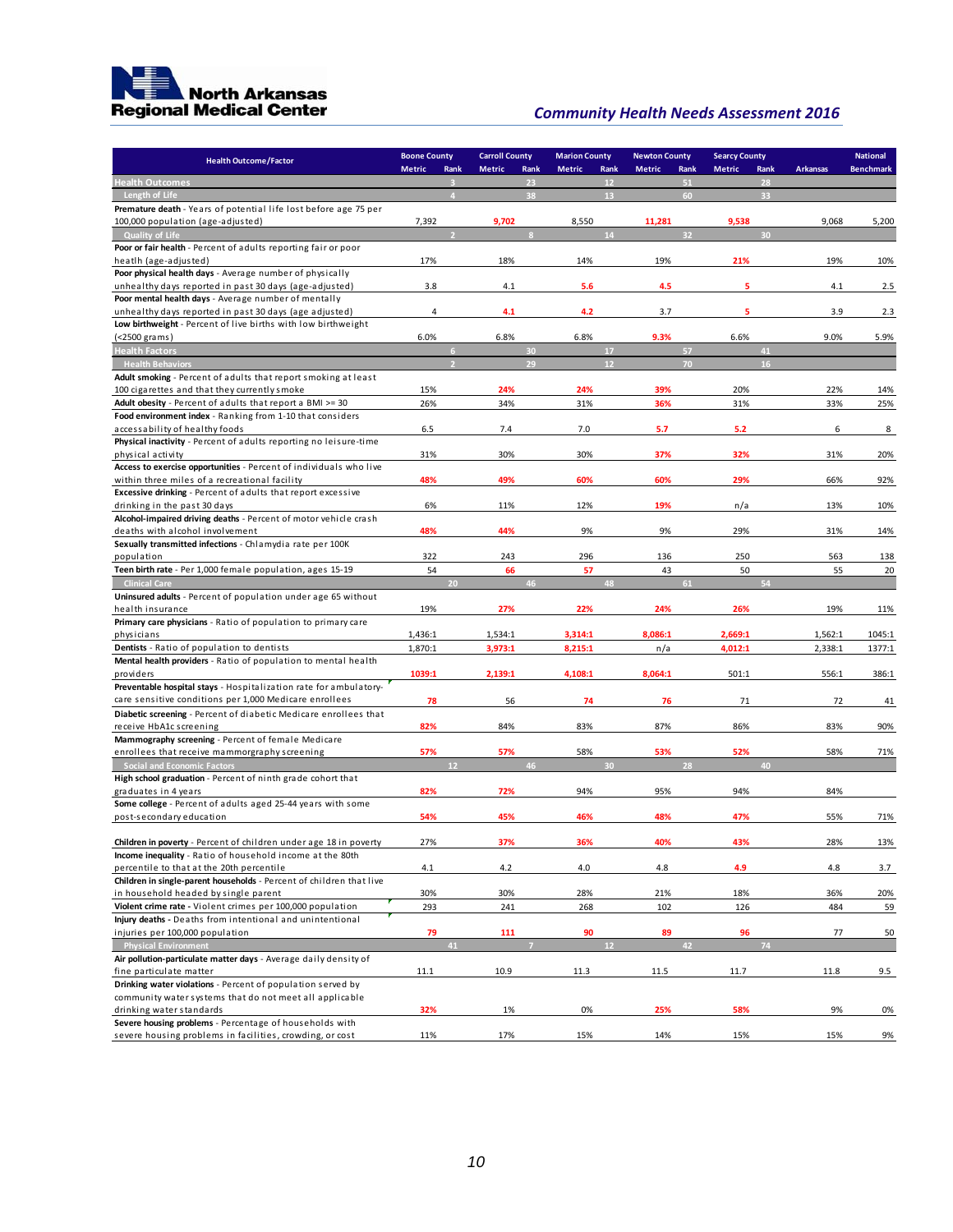

#### **Population Health Management**

A major change currently taking place in the health care environment is the shift from fee-for-service based reimbursement to a model that places greater focus on population health management. Effective population health management requires health care providers to work together to provide exceptional clinical care in a cost-effective manner. It places a greater focus on a patient's overall wellness rather than on a single episode or visit. The Medical Center has demonstrated its commitment to population health management by joining an Accountable Care Organization, or ACO, along with other area health care providers. The ACO, which the Medical Center joined in 2015, places an emphasis on providing excellent patient care with a wellness focus, while improving communication between patients and providers and among the various providers themselves. The Medical Center expects to see significant, measurable improvement in the community's health as a result of the ACO's activities.

#### **Health Care Resources**

The availability of health resources is a critical component to the health of a county's residents and a measure of the soundness of the area's health care delivery system. An adequate number of health care facilities and health care providers is vital for sustaining a community's health status. Fewer health care facilities and health care providers can impact the timely delivery of services. A limited supply of health resources, especially providers, results in the limited capacity of the health care delivery system to absorb charity and indigent care as there are fewer providers upon which to distribute the burden of indigent care. This section will address the availability of health care resources to the residents of Boone, Carroll, Marion, Newton, and Searcy Counties.

#### *Hospitals and Health Centers*

The Medical Center has 108 acute beds and is the only hospital located in the community with the exception of the critical access hospital in Berryville. Residents of the community also take advantage of services provided by hospitals in neighboring counties. The chart below summarizes hospital services available to the residents of Boone, Carroll, Marion, Newton, and Searcy Counties:

|                                       |                          | <b>Facility</b><br><b>Type</b> | Miles from<br><b>NARMC</b> | <b>Bed</b><br><b>Size</b> | Annual<br><b>Discharges</b> |               | <b>Annual Net Patient</b><br>Revenue<br>(in millions) |
|---------------------------------------|--------------------------|--------------------------------|----------------------------|---------------------------|-----------------------------|---------------|-------------------------------------------------------|
| Mercy Hospital Berryville             | Berryville, Arkansas     | Critical Access                | 29                         | 25                        | 648 \$                      |               | 18                                                    |
| Cox Medical Center Branson            | Branson, Missouri        | Short-term Acute Care          | 34                         | 92                        | 5,084 \$                    |               | 142                                                   |
| Eureka Springs Hospital               | Eureka Springs, Arkansas | <b>Critical Access</b>         | 43                         | 17                        | 213                         | <sup>\$</sup> | 6                                                     |
| <b>Baxter Regional Medical Center</b> | Mountain Home, Arkansas  | Short-term Acute Care          | 50                         | 147                       | 7.935 \$                    |               | 163                                                   |
| Ozark Health, Inc.                    | Clinton, Arkansas        | <b>Critical Access</b>         | 72                         | 25                        | 584                         | -S            | 23                                                    |
| Mercy Hospital Springfield            | Springfield, MO          | Short-term Acute Care          | 72                         | 562                       | 35,462 \$                   |               | 948                                                   |
| <b>COXHEALTH</b>                      | Springfield, MO          | Short-term Acute Care          | 77                         | 606                       | 30,416 \$                   |               | 898                                                   |
| Washington Regional Medical Center    | Fayetteville, Arkansas   | Short-term Acute Care          | 78                         | 256                       | 13,140 \$                   |               | 213                                                   |

#### **Summary of Acute Care Hospitals**

#### *Source: Costreportdata.com*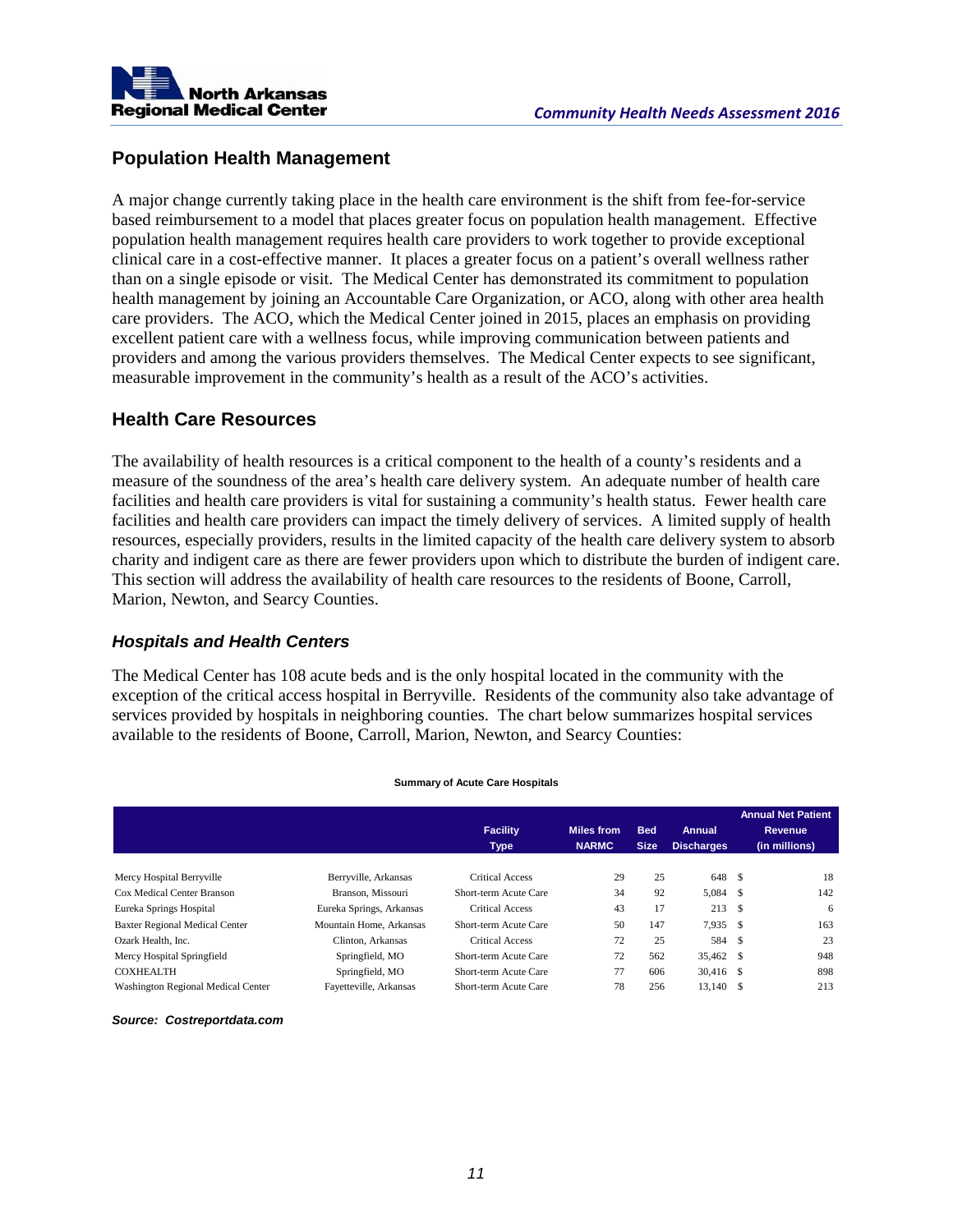

The following is a brief description of the health care services available at each of these facilities:

*Mercy Hospital Berryville* – Located in Berryville, Arkansas, Mercy Hospital Berryville is approximately a 35 minute drive west from Harrison. It offers cancer, diabetes, orthopedic, and other health services.

*Cox Medical Center Branson* – Located in Branson, Missouri, Cox Medical Center is approximately a 40 minute drive from Harrison. It is a large hospital offering a full range of inpatient and outpatient services.

*Eureka Springs Hospital* – Located in Eureka Springs, Arkansas, Eureka Springs Hospital is approximately a one hour drive west of Harrison. It offers counseling, laboratory, physical therapy, radiology, and surgical services.

*Baxter Regional Medical Center* **–** Located in Mountain Home, Arkansas, Baxter Regional Medical Center is approximately a one hour drive east from Harrison. It is a large hospital offering a full range of inpatient and outpatient services.

*Ozark Health, Inc. –* Located in Clinton, Arkansas, Ozark Health, Inc., is approximately a one and a half hour drive southeast of Harrison. It offers family practice, cardiology, dermatology, nephrology, orthopedic, podiatry, urology, and surgical services.

#### *Mercy Hospital Springfield* –

Located in Springfield, Missouri, Mercy Hospital Springfield is approximately a one and a half hour drive north from Harrison. It is a large hospital offering a full range of inpatient and outpatient services.

*COXHEALTH* – Located in Springfield, Missouri, COXHEALTH is approximately a one and a half hour drive north



from Harrison. It is a large hospital offering a full range of inpatient and outpatient services.

*Washington Regional Medical Center* **–** Located in Fayetteville, Arkansas, Washington Regional Medical Center is approximately a one and a half hour drive west from Harrison. It is a large hospital offering a full range of inpatient and outpatient services.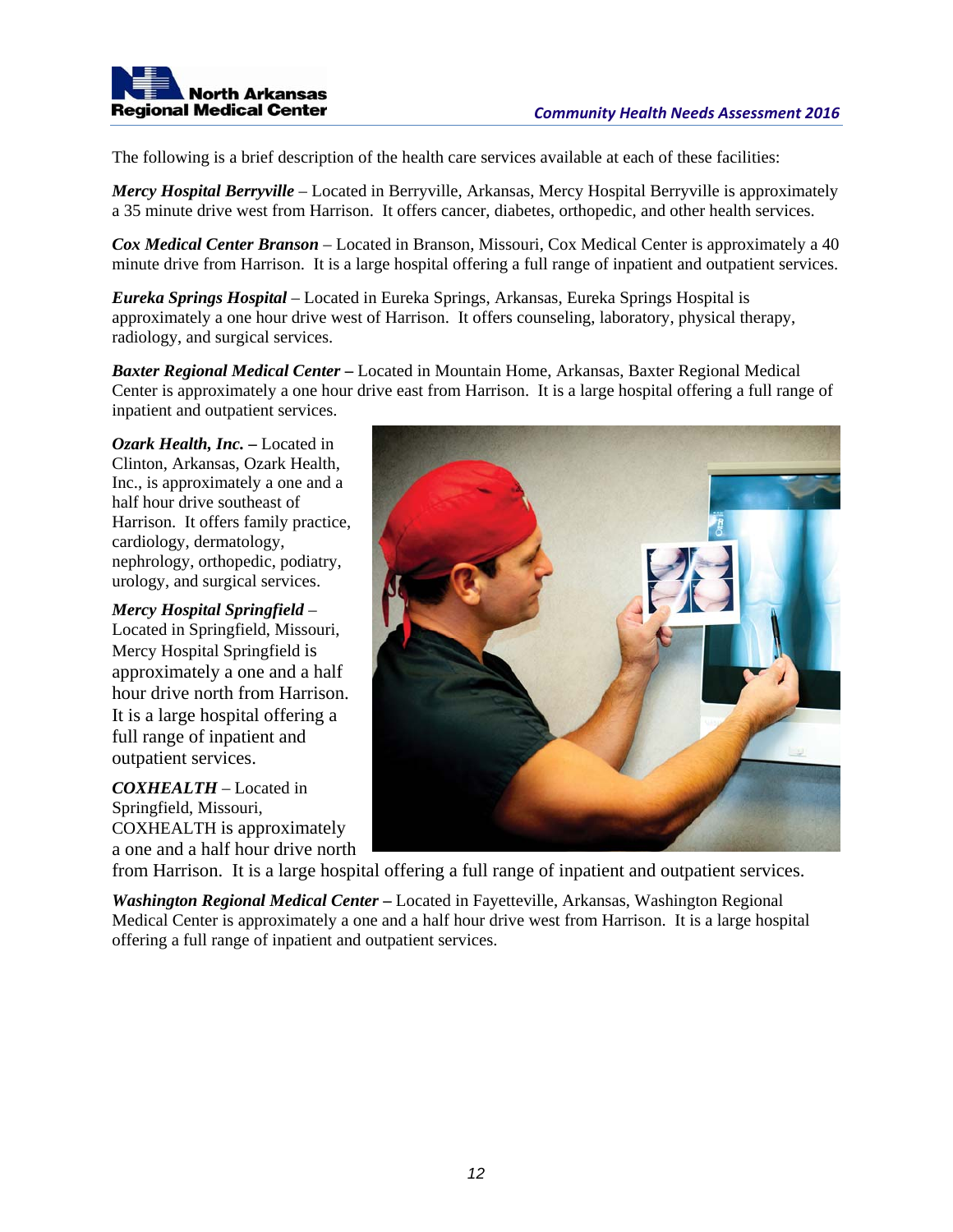

#### *Medical Center Market Share*

The market share of a hospital relative to that of its competitors may be based largely on the services required by patients and the availability of those services at each facility. For this study, the market share of the Medical Center was considered based on the type of services required by those patients in the community. The ability to attain a certain relative market share (percentage) of the community varies based on a number of factors, including the services provided, geographical location and accessibility of each competing facility. The chart below presents the relative market share of each hospital that had discharges of residents from the community (Boone, Carroll, western Marion, Newton, and Searcy Counties). This table presents an analysis of data for the most currently available year, showing the percentage of total discharges from each hospital. This information provides an idea of summary market share as well as the outmigration of patients from the community. For 2014, the Medical Center maintained approximately 38 percent of all discharges from the community with Washington Regional Medical Center capturing about 22 percent and Baxter Regional Medical Center capturing around 10 percent of all discharges. Cox Medical Center Branson, Mercy Hospital Springfield and Mercy Hospital Berryville each captured approximately 6 percent of community discharges. The remaining 12 percent of discharges is made up of numerous hospitals, each with less than 5 percent of the total community discharges.



# **Community Market Share, 2014**

Because Arkansas law prohibits the Arkansas Department of Health from providing hospitalspecific discharge information, the data in the chart above was estimated based on Medicare discharges by zip code and hospital which is available from the Centers for Medicare and Medicaid Services.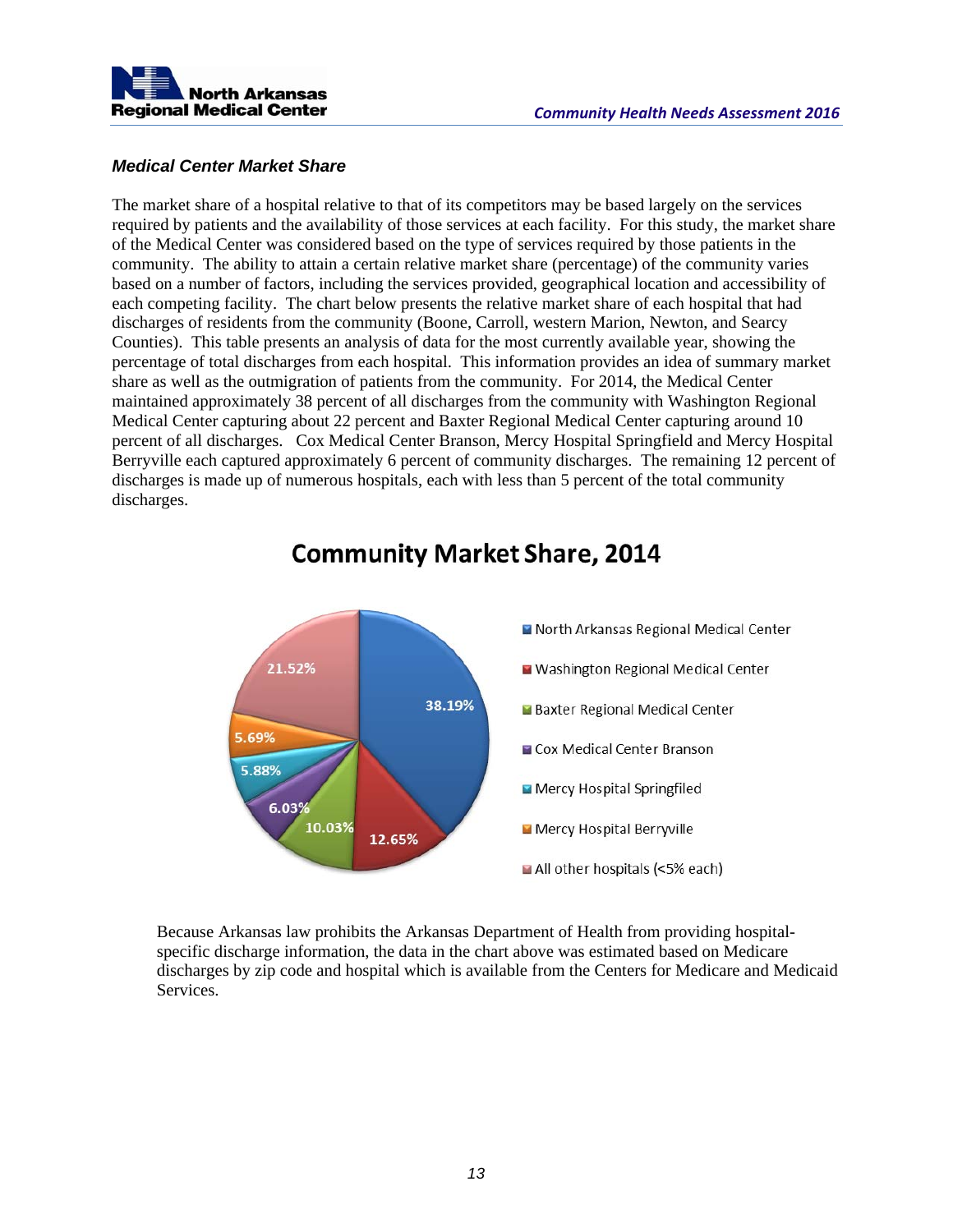

#### *Other Health Care Facilities and Providers*

*Vantage Point –* Located in Harrison, Arkansas, Vista Health Services provides day treatment, outpatient, and school-based psychiatric care to adults and children.

*Health Resources of Arkansas –* With several locations throughout Arkansas, this organization provides a wide range of behavioral health services to adults and children. The Harrison, Arkansas, location offers community integration services to adults with chronic psychiatric disabilities.

*North Arkansas Partnership for Health Education (NAPHE)* – Located in Harrison, Arkansas, NAPHE is a partnership between North Arkansas College and North Arkansas Regional Medical Center. It exists to coordinate continuing education and training for health care-related learning and to improve the overall quantity of healthcare by providing a more competent labor pool in health care occupations. It also provides community education based on needs identified in the community, as well as teen pregnancy home visiting, prescription drug assistance and substance abuse prevention services.

*Area Agency on Aging of Northwest Arkansas –* Located in Harrison, Arkansas, the Agency provides various services to senior citizens in the community, including adult day care, emergency response systems, housing, caregiver support programs, medical supply delivery, diabetes self-management education services and in-home care.

*Hometown Health Initiative –* A community driven initiative facilitated by the Arkansas Department of Health, the Hometown Health Coalition is a volunteer organization made of representatives from all aspects of the community. They identify the community's own unique health issues and work to implement solutions that improve the health of local citizens.

*County Health Departments –* The Health Departments of Boone, Carroll, Marion, Newton and Searcy Counties exist to prevent, promote and protect the public's health. The local health units provide WIC (Women, Infants and Children) which provide nutritious foods, physical assessments and nutrition counseling for Women, Infants & Children who meet certain nutritional guidelines. Other services include family planning, prenatal care, immunizations, communicable disease follow up, sexually transmitted disease and HIV testing, tuberculosis testing & treatment, breast care & cervical cytology follow up, environmental services, Home Health and Personal Care services.

*Area Nursing Homes –* There are nine nursing homes in the area. They provide residential, medical and rehabilitative services to the elderly and disabled in the community.

#### **Key Interviewees**

Speaking with key interviewees (community stakeholders that represent the broad interest of the community with knowledge of or expertise in public health) is a technique employed to assess public perceptions of the county's health status and unmet needs. These interviews are intended to ascertain opinions among individuals likely to be knowledgeable about the community and influential over the opinions of others about health concerns in the community.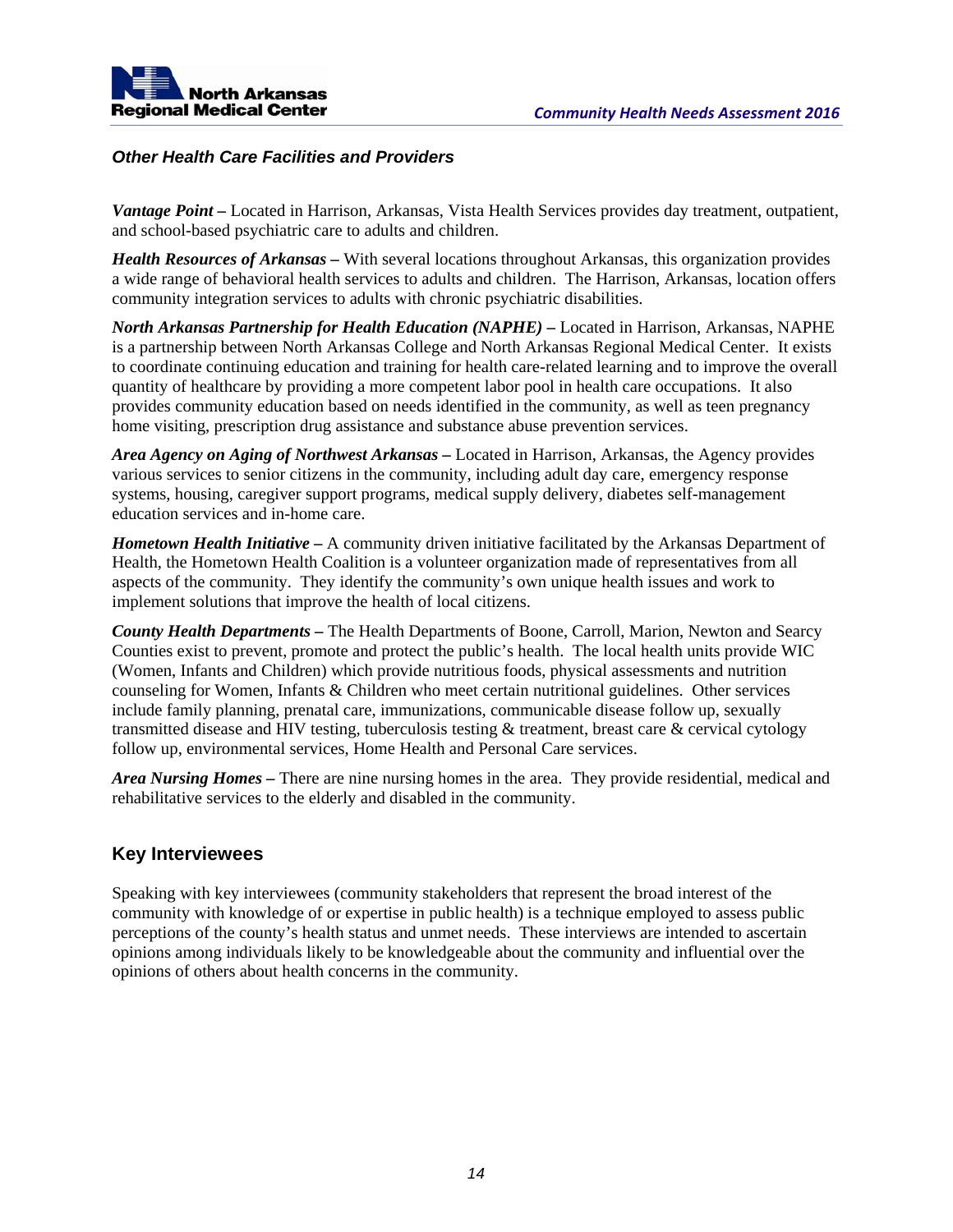

#### *Methodology*

Dialogues with seven key interviewees were conducted in November 2015. Interviewees were determined based on their specialized knowledge or expertise in public health or their involvement with underserved and minority populations.

Interviews were conducted both at the Medical Center and in locations more convenient for the interviewee.

All interviews were conducted by Medical Center personnel using a standard questionnaire. A copy of the interview instrument is included in the appendix. A summary of their opinions is reported without judging the truthfulness or accuracy of their remarks. Community leaders provided comments on the following issues:

- Health and quality of life for residents of the primary community
- Barriers to improving health and quality of life for residents of the primary community
- Opinions regarding the important health issues that affect Community residents and the types of services that are important for addressing these issues
- Delineation of the most important health care issues or services discussed and actions necessary for addressing those issues

Interview data was initially recorded in narrative form. Themes in the data were identified and representative quotes have been drawn from the data to illustrate the themes. Interviewees were assured that personal identifiers such as name or organizational affiliations would not be connected in any way to the information presented in this report. Therefore, quotes included in the report may have been altered slightly to preserve confidentiality.



This technique does not provide a quantitative analysis of the leaders' opinions, but reveals community input for some of the factors affecting the views and sentiments about overall health and quality of life within the community.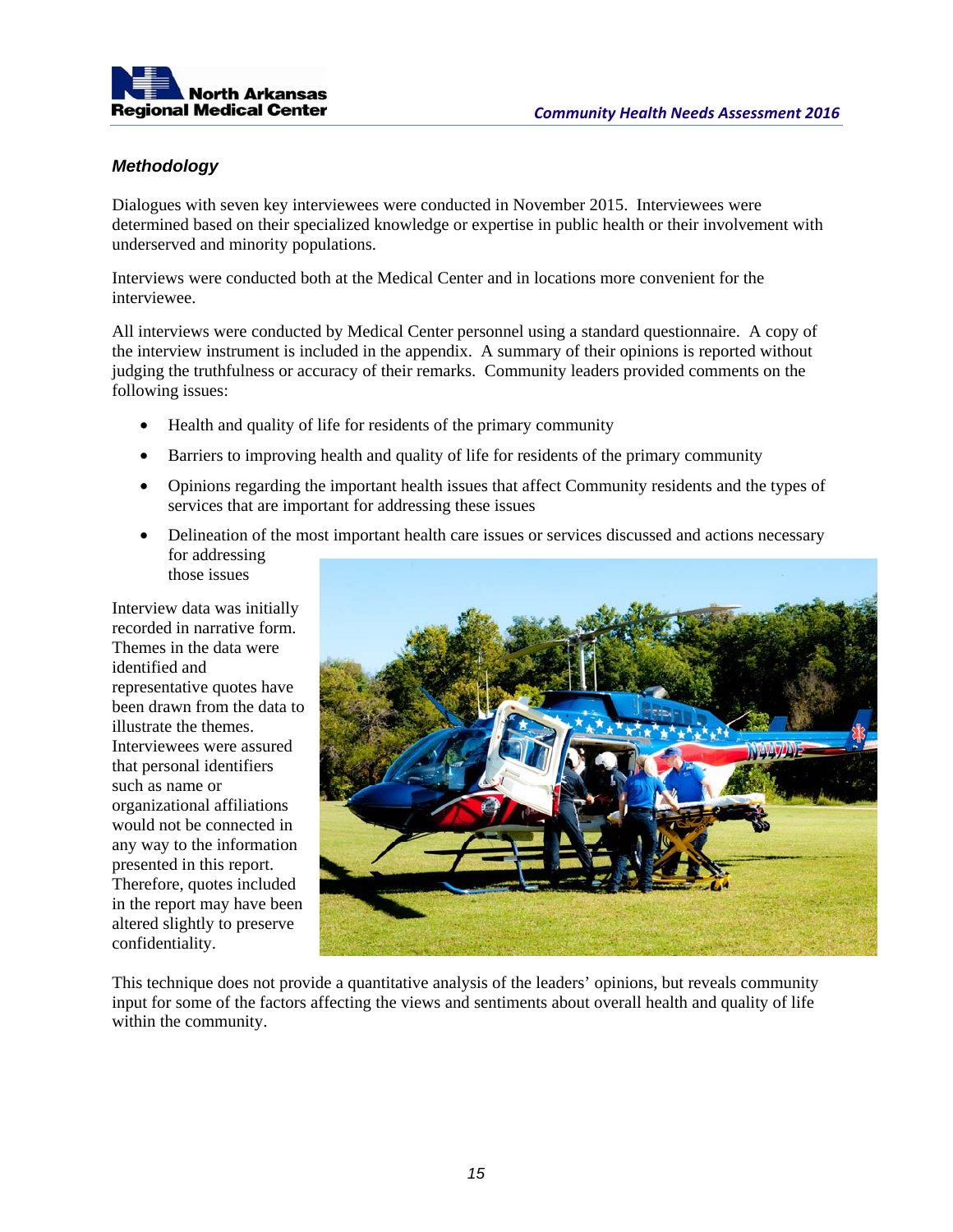

#### *Key Interviewee Interview Results*

As stated earlier, the interview questions for each key interviewee were identical. The questions on the interview instrument are grouped into four major categories for discussion:

- 1. General opinions regarding health and quality of life in the community
- 2. Underserved populations and communities of need
- 3. Barriers
- 4. Most important health and quality of life issues

While many issues were raised during the interviews, a few items stood out as being mentioned consistently by nearly all of the interviewees. These issues are summarized below:

- More outreach from the Medical Center is needed in the more remote parts of the community. While Boone County, where the Medical Center is located, has benefitted greatly from new programs at the Medical Center, many individuals in the other community counties are not aware of what is available to them. Several interviewees recommended that the Medical Center partner with the county health departments to publicize available health services.
- There is a lack of services for non-English speakers in the community. Although non-English speakers make up a small percentage of the community as a whole, they tend to suffer from more health problems and have less access to health care. Several interviewees felt that bilingual advertisements of health fairs and other low-cost health services would go a long way toward meeting the needs of this group.
- Substance abuse is a problem in the community. There is a lack of addiction treatment options available to residents of the community.
- The elderly struggle to obtain health services, especially in the more rural parts of the community. Many lack Internet access and reliable transportation. More home health and ambulance services are needed to serve this group.

Other health needs mentioned in the interviews include the following:

- Diabetes education
- Mental health services
- Teen pregnancy prevention
- Obesity reduction programs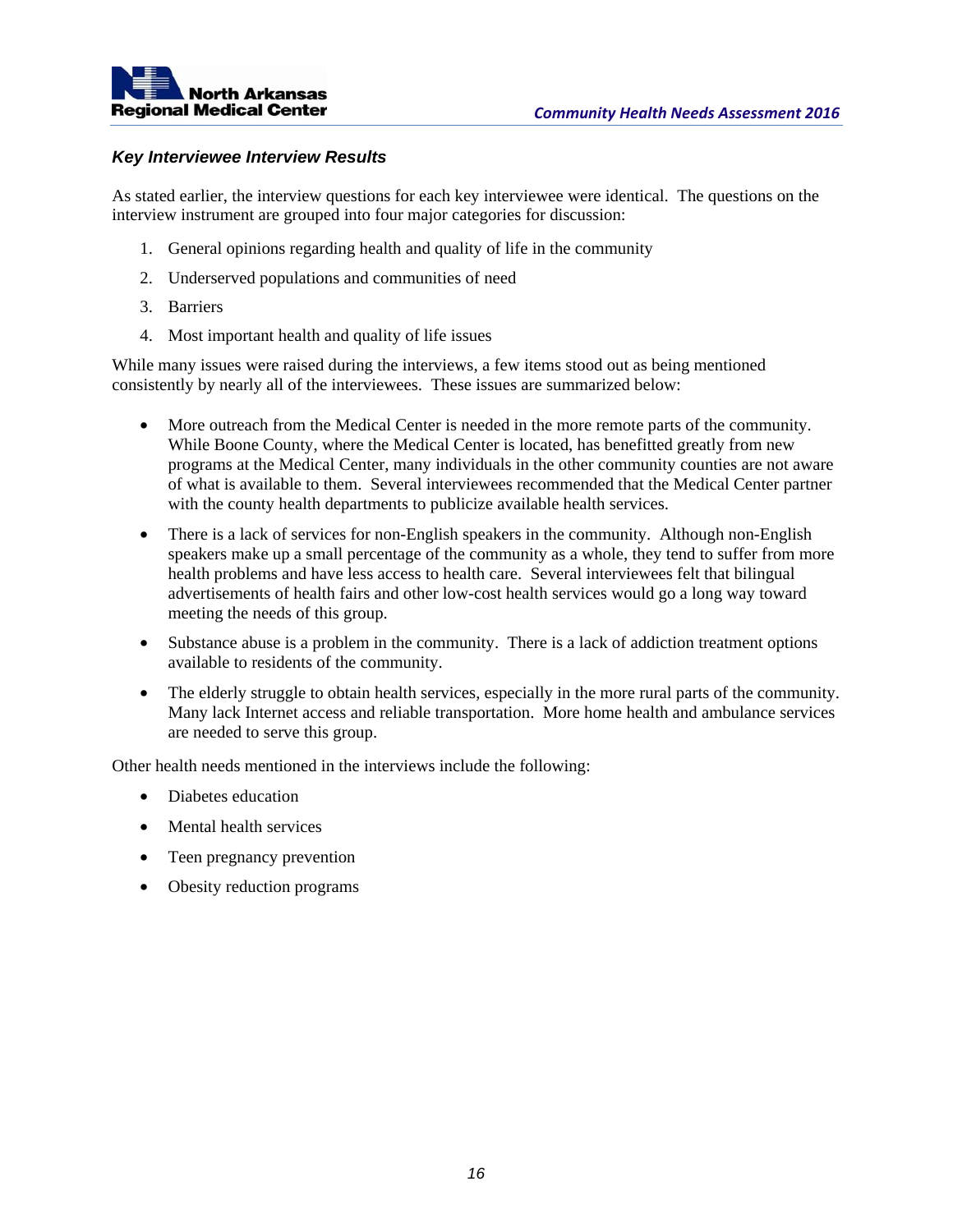

#### **Evaluation of Response to 2013 CHNA**

The Medical Center prepared an implementation strategy in response to the needs identified in its March 2013 needs assessment. A listing of those needs, along with the steps taken by the Medical Center to address them, is below.

- Mental Health
	- o An inpatient geriatric behavioral health service was implemented in April 2013, and an inpatient adult service was implemented in November 2013. A full-time psychiatrist has been employed. Since initiation of these services, 771 patients have been provided mental health services.
- Lack of Health Education
	- o The Medical Center will continue to host community health screenings and educational events, including the following:
		- Business Expo & Health Fair Screenings for blood pressure, glucose, cholesterol, height, weight, body composition, and grip strength.
		- Cancer screenings for breast, colon, cervical, and prostate cancer.
		- Red Cross blood drives
		- "Look Good, Feel Better" cancer support groups
		- Grief support groups
		- Partnership with North Arkansas Partnership for Health Education (NAPHE)
- Shortage of Physicians
	- o The Medical Center employed a physician recruiter to help bring more doctors to the community. A psychiatrist, pediatrician, OB/GYN, orthopedic surgeon and two family practice physicians have been hired or recruited.
- Adult Obesity/Diabetes
	- o The Medical Center sponsored a conference for community leaders to meet and develop ways to improve healthy habits within the community.
	- o The Medical Center has implemented a diabetic support group.
	- o The Medical Center partnered with NAPHE to provide a Diabetes Summit to provide continuing education for local health care professionals on diabetes.
- Heart Disease
	- o The Medical Center sponsored a conference for community leaders to meet and develop ways to improve healthy habits within the community.
	- o Health screenings offered by the Medical Center include risk factors for heart disease.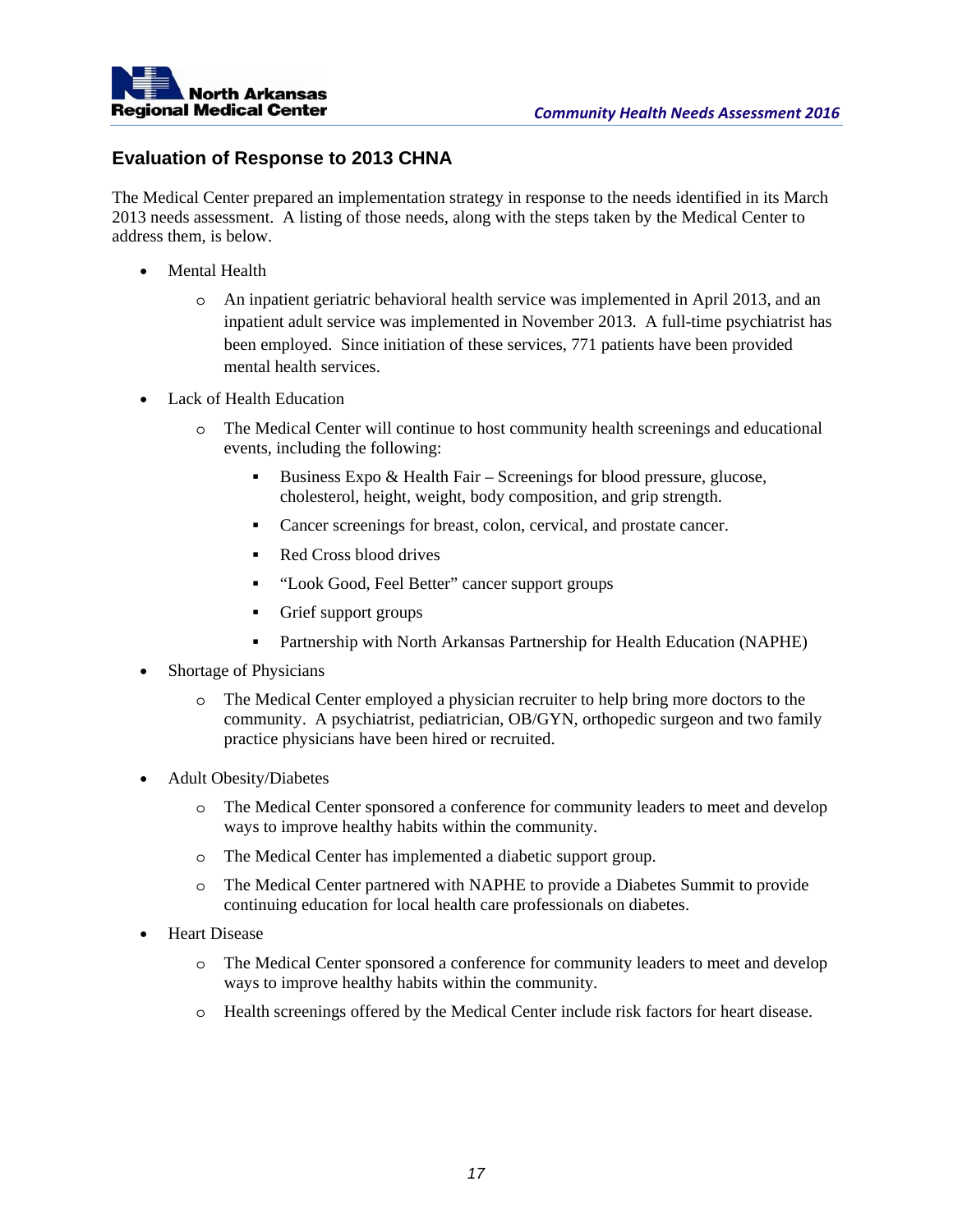

- Uninsured Residents
	- o The Medical Center has been designated a Certified Application Counselor Organization in order to assist the uninsured and underinsured in the application for coverage under the Affordable Care Act.
	- o For the last three years, the Medical Center has held monthly insurance sign-up events during open enrollment.
	- o The Medical Center is contracted with a vendor that provides assistance identifying patients who may be eligible for financial assistance or Medicaid coverage.
- Affordable Health Care
	- o The Medical Center offers discounted health services to the public, as well as a structure charity discount to those who qualify.

The improvement in chronic illness will take a sustained effort over the long-term by NARMC and others within the community and especially the willingness on the part of the population to change behavior.

The Medical Center made its March 2013 community health needs assessment available to the public by posting it on its website. The posting included an email address where feedback on the needs assessment could be provided to the Medical Center. The Medical Center received feedback from other health care organizations in the community, which stated that they found the needs assessment helpful in designing programs of their own to better serve the community.

#### **Identification and Prioritization of Health Needs**

Based on a review of the data gathered during this assessment, numerous health needs were identified. These needs were prioritized and evaluated to determine which were significant to the Community. The criteria included the numbers of persons affected, the seriousness of the issue, whether the health need particularly affected persons living in poverty or members of an underserved population, and availability of community resources to address the need.

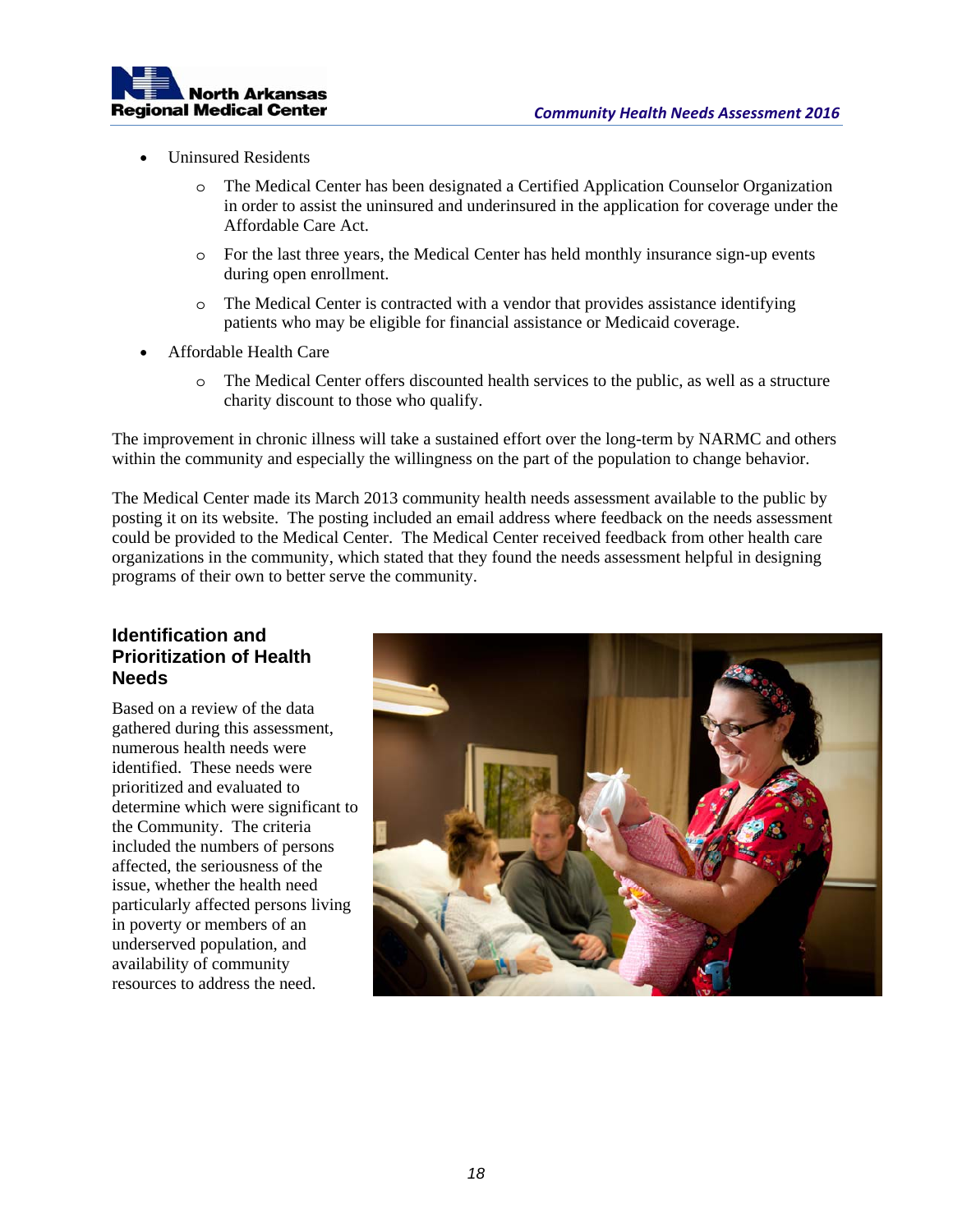

As a result, the following list of significant needs was identified:

- Uninsured adults
- Recruitment of additional physicians and practitioners
	- o Primary care practitioners in the more rural parts of the community
	- o Mid-level providers to support existing physician practices and population health initiatives
	- o General surgeon
	- o Family practice and OB/GYN
	- o Internal medicine
	- o ENT specialist
	- o Cardiologist
- Mental health
- Rural outreach
- Elder care
- Health care accommodations for non-English speakers
- Health education

Other identified needs include:

- Smoking cessation
- Access to exercise facilities
- Substance abuse
- Dental care
- Mammography screening
- Injury deaths
- Teen pregnancy
- Obesity

The Medical Center will develop an updated implementation strategy to address the needs identified during the community health needs assessment. This assessment will be made publicly available on the Medical Center's website. Public comments on this assessment may be directed to Vincent Leist, Chief Executive Officer, at 620 North Main Street, Harrison, AR 72601.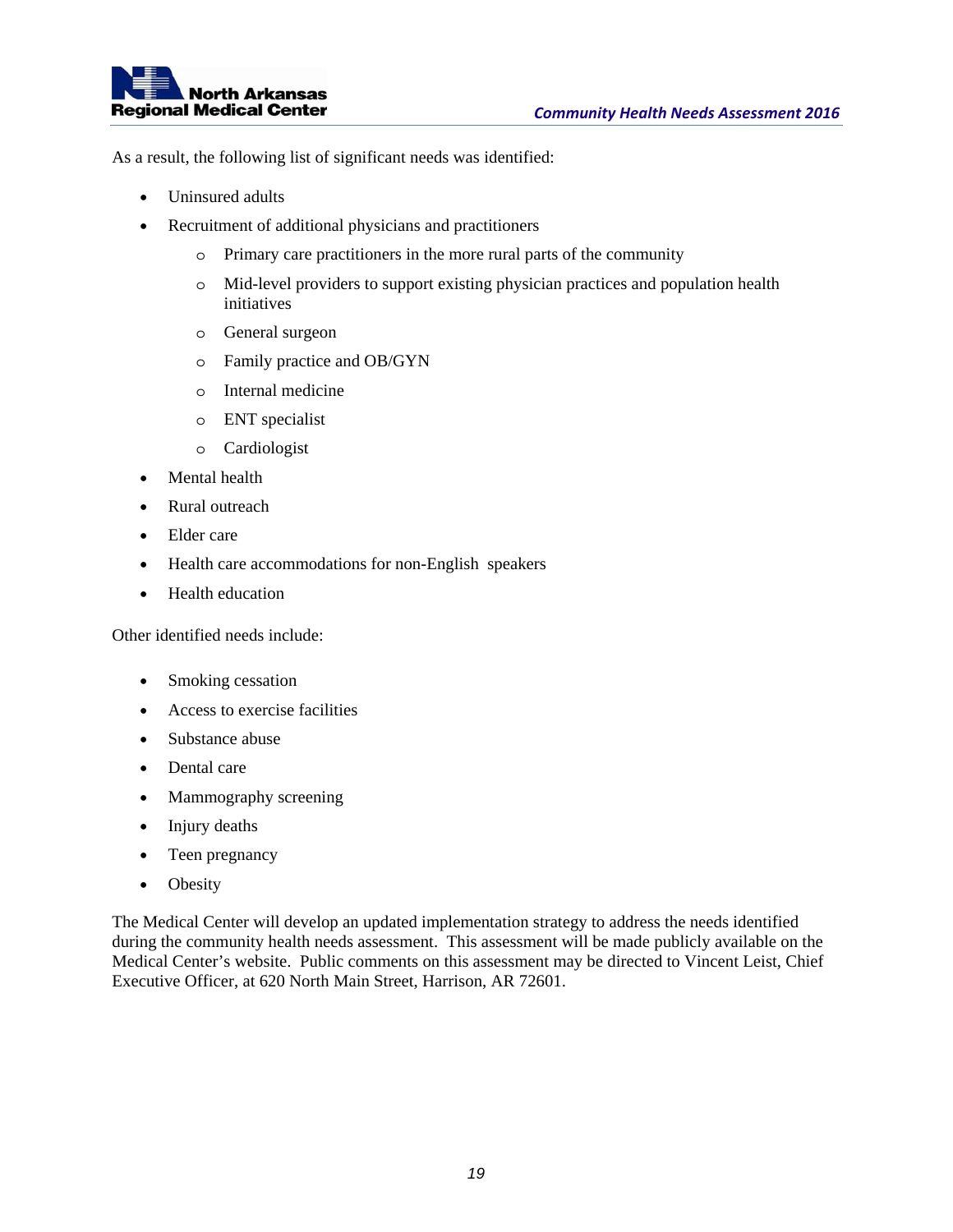

# **APPENDICES**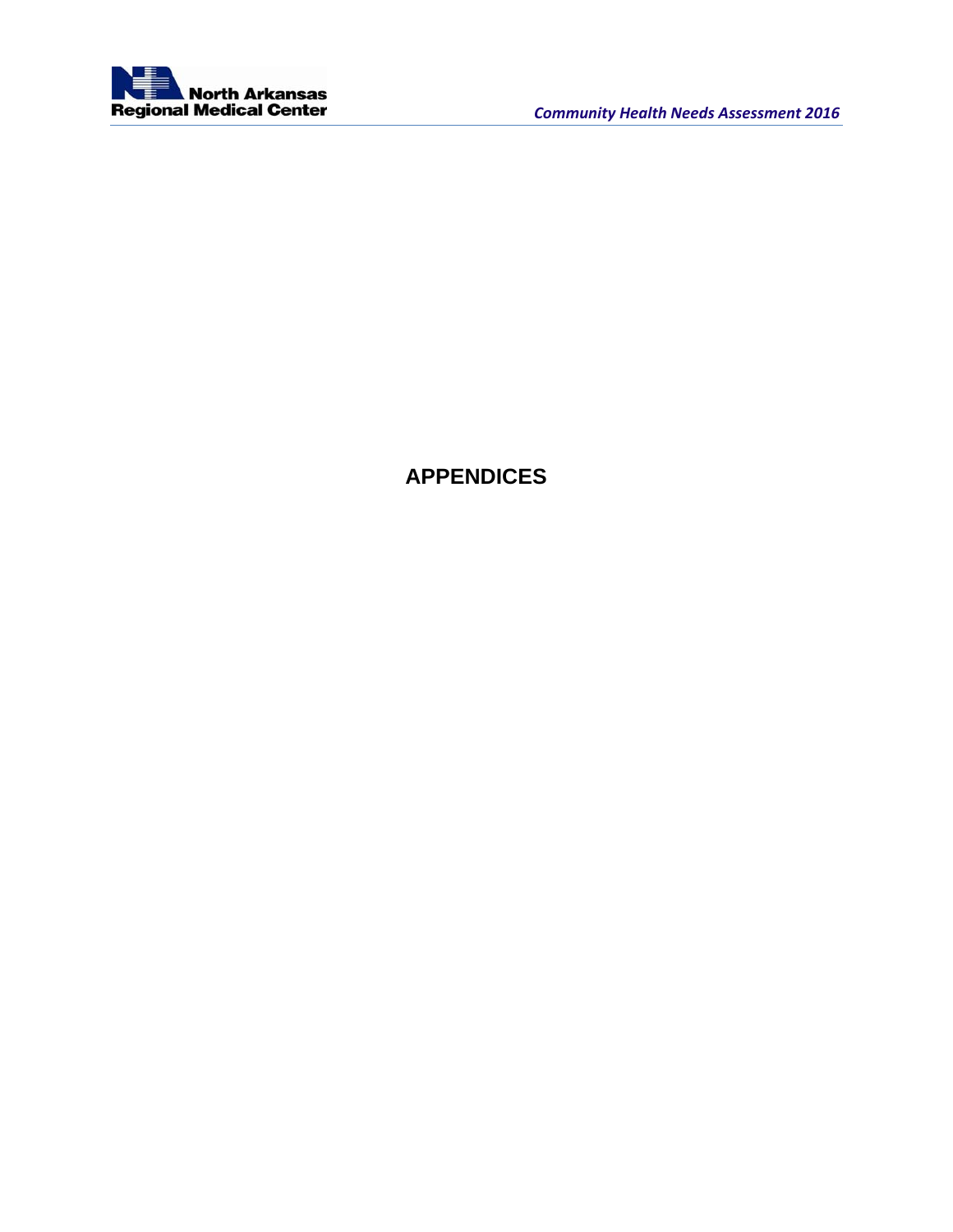

# **KEY INTERVIEWEE INTERVIEW PROTOCOL**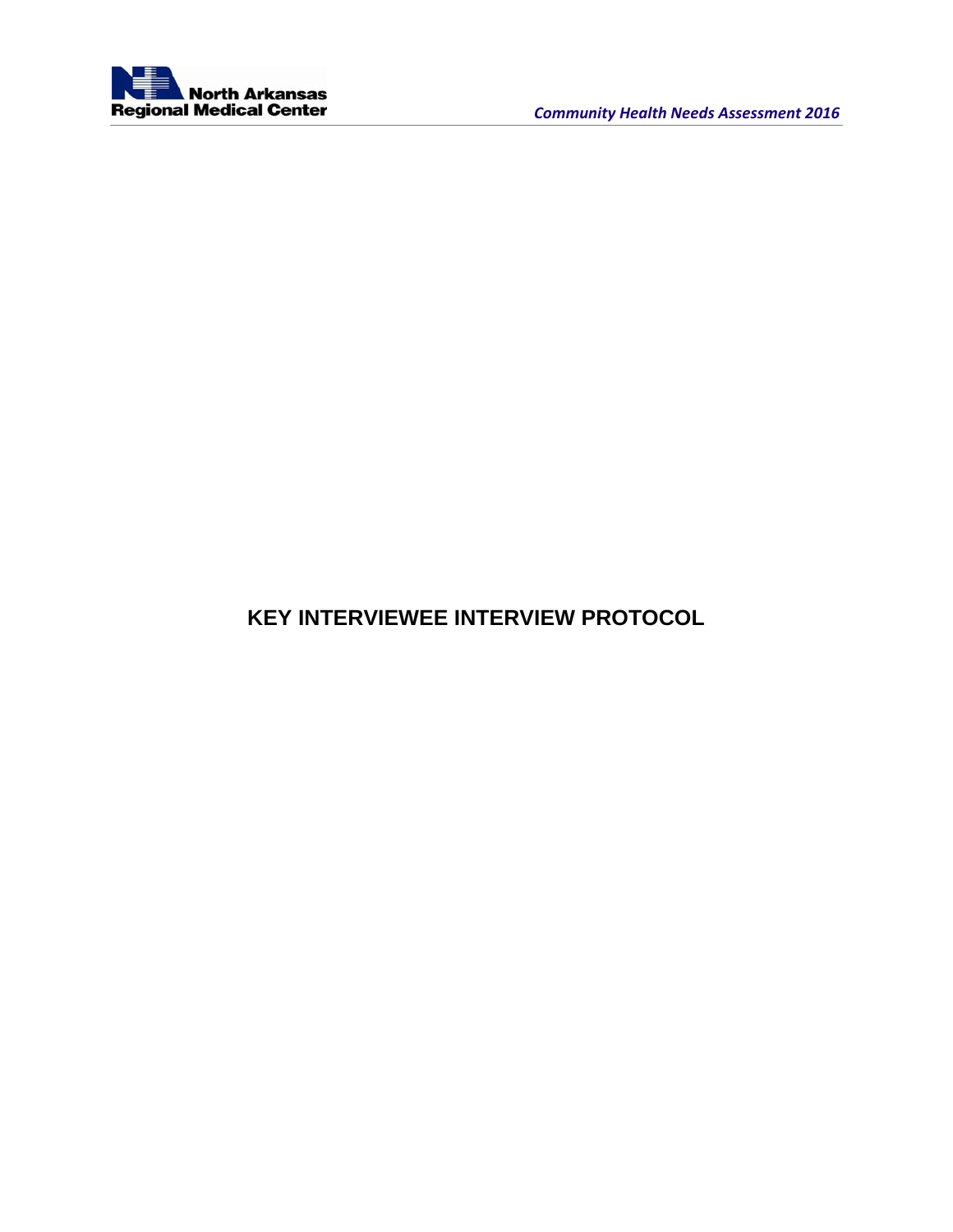

#### **KEY INTERVIEWEE INTERVIEW PROTOCOL**

Community Health Needs Assessment for:

#### **NARMC**

Interviewer's Initials:

Date: Start Time: End Time:

Name: Title:

Agency/Organization:

# of years living in County: # of years in current position:

E-mail address:

**Introduction**: Good morning/afternoon. My name is **[interviewer's name]**. Thank you for taking time out of your busy day to speak with me. I'll try to keep our time to approximately 40 minutes, but we may find that we run over – up to 50 minutes total – once we get into the interview. **(Check to see if this is okay).**

**[Name of Organization]** is gathering local data as part of developing a plan to improve health and quality of life in County. Community input is essential to this process. A combination of surveys and key interviewee interviews are being used to engage community members. You have been selected for a key interviewee interview because of your knowledge, insight and familiarity with the community. The themes that emerge from these interviews will be summarized and made available to the public; however, individual interviews will be kept strictly confidential.

#### **To get us started, can you tell me briefly about the work that you and your organization do in the community?**

Thank you. Next I'll be asking you a series of questions about health and quality of life in County. As you consider these questions, keep in mind the broad definition of health adopted by the World Health Organization: 'Health is a state of complete physical, mental and social well-being and not merely the absence of disease or infirmity,' while sharing the local perspectives you have from your current position and from experiences in this community.

Questions:

1. In general, how would you rate health and quality of life in County?

2. In your opinion, has health and quality of life in County improved, stayed the same, or declined over the past few years?

3. Why do you think it has (based on answer from previous question: improved, declined, or stayed the same)?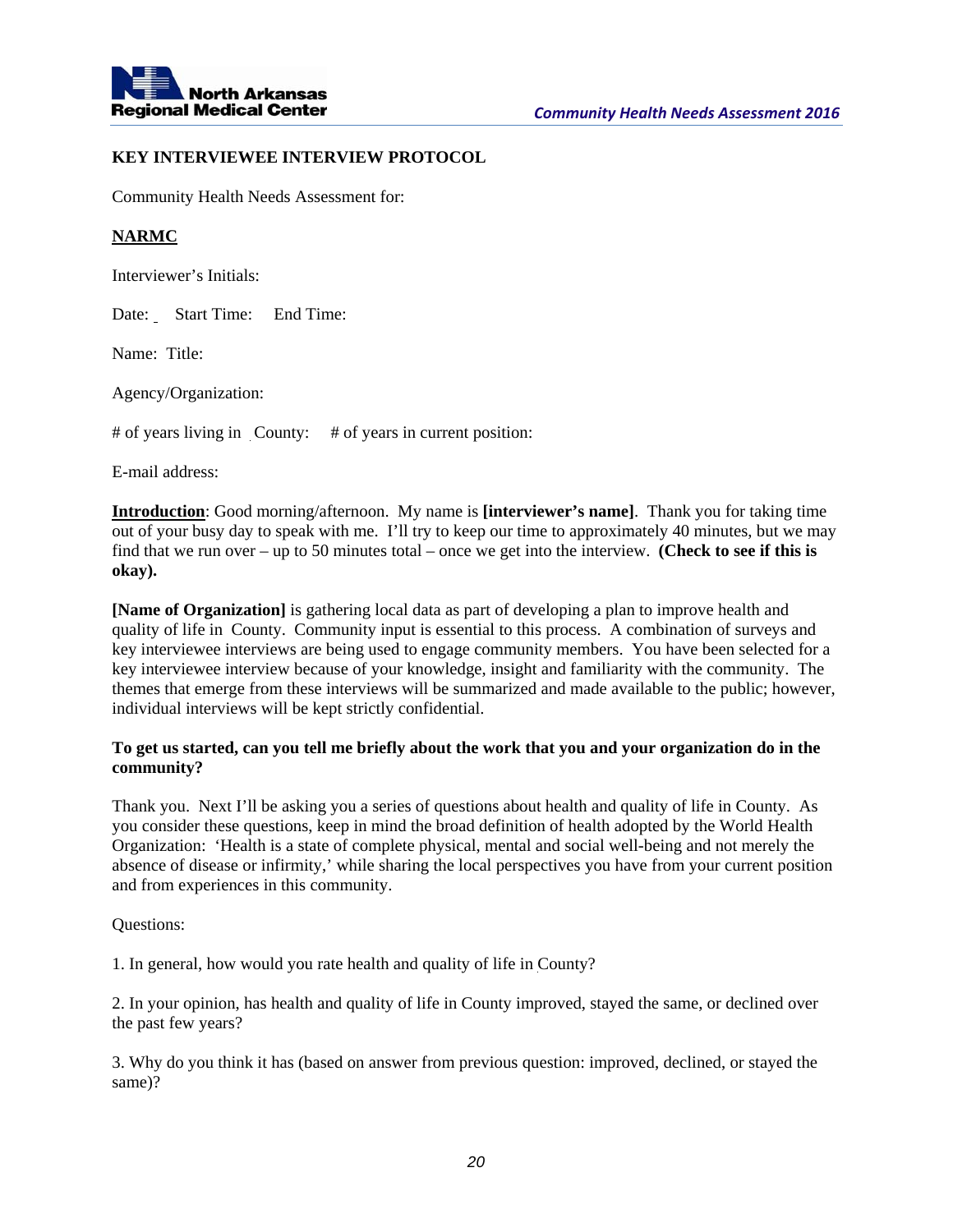4. What other factors have contributed to the (based on answer to question 2: improvement, decline **or** to health and quality of life staying the same)?

5. Are there people or groups of people in the County whose health or quality of life may not be as good as others?

a. Who are these persons or groups (whose health or quality of life is not as good as others)?

b. Why do you think their health/quality of life is not as good as others?

6. What barriers, if any, exist to improving health and quality of life in County?

7. In your opinion, what are the most critical health and quality of life issues in County?

8. What needs to be done to address these issues?

9. In your opinion, what else will improve health and quality of life in the County?

10. Is there someone (who) you would recommend as a "key interviewee" for this assessment?

**Close:** Thanks so much for sharing your concerns and perspectives on these issues. The information you have provided will contribute to develop a better understanding about factors impacting health and quality of life in County. Before we conclude the interview,

Is there anything you would like to add?

As a reminder, summary results will be made available by the **[Name of organization]** and used to develop a community-wide health improvement plan. Should you have any questions, please feel free to contact **at [Name of organization]**. Here is his/her contact information [provide] business card]. Thanks once more for your time. It's been a pleasure to meet you.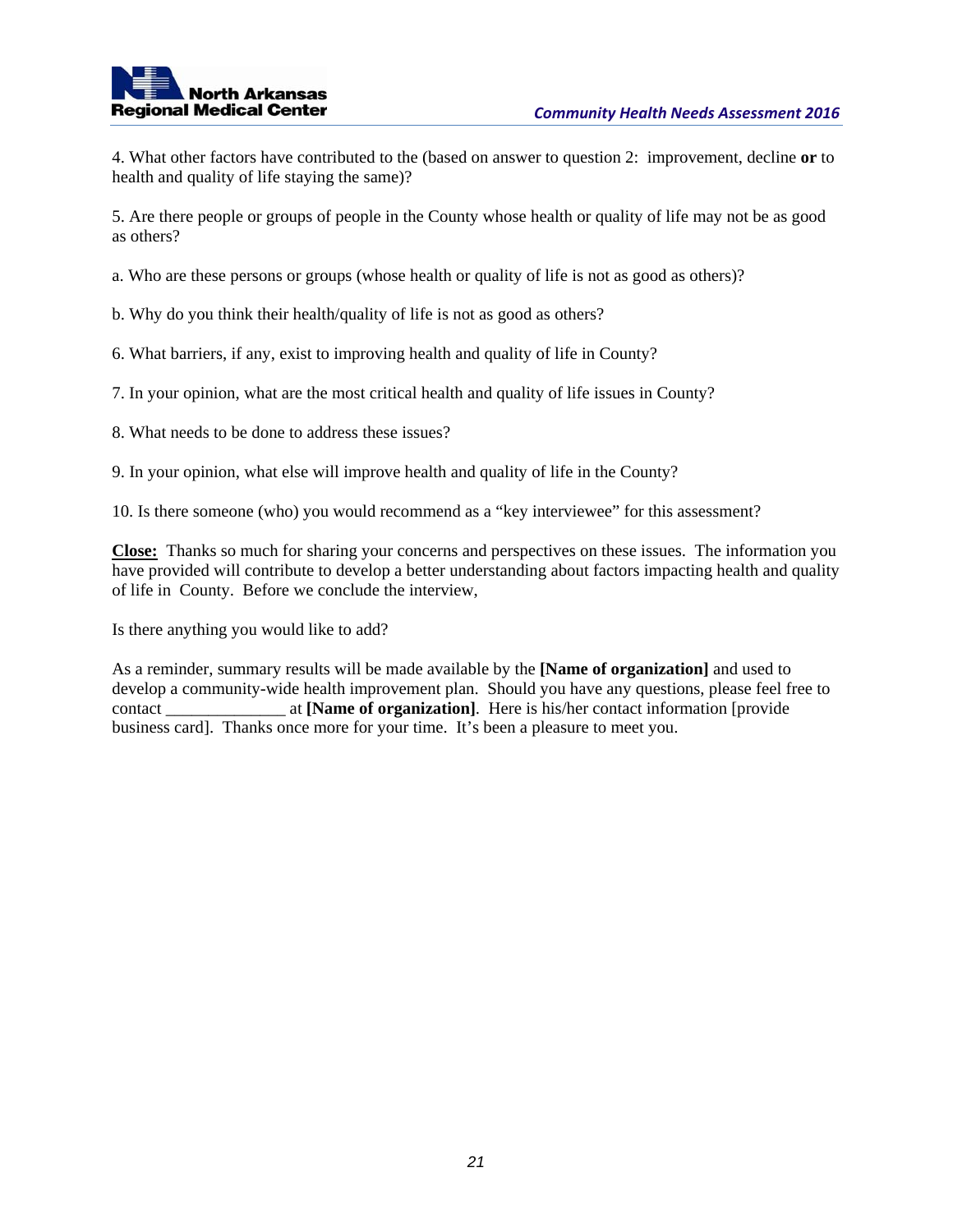

# **SOURCES**